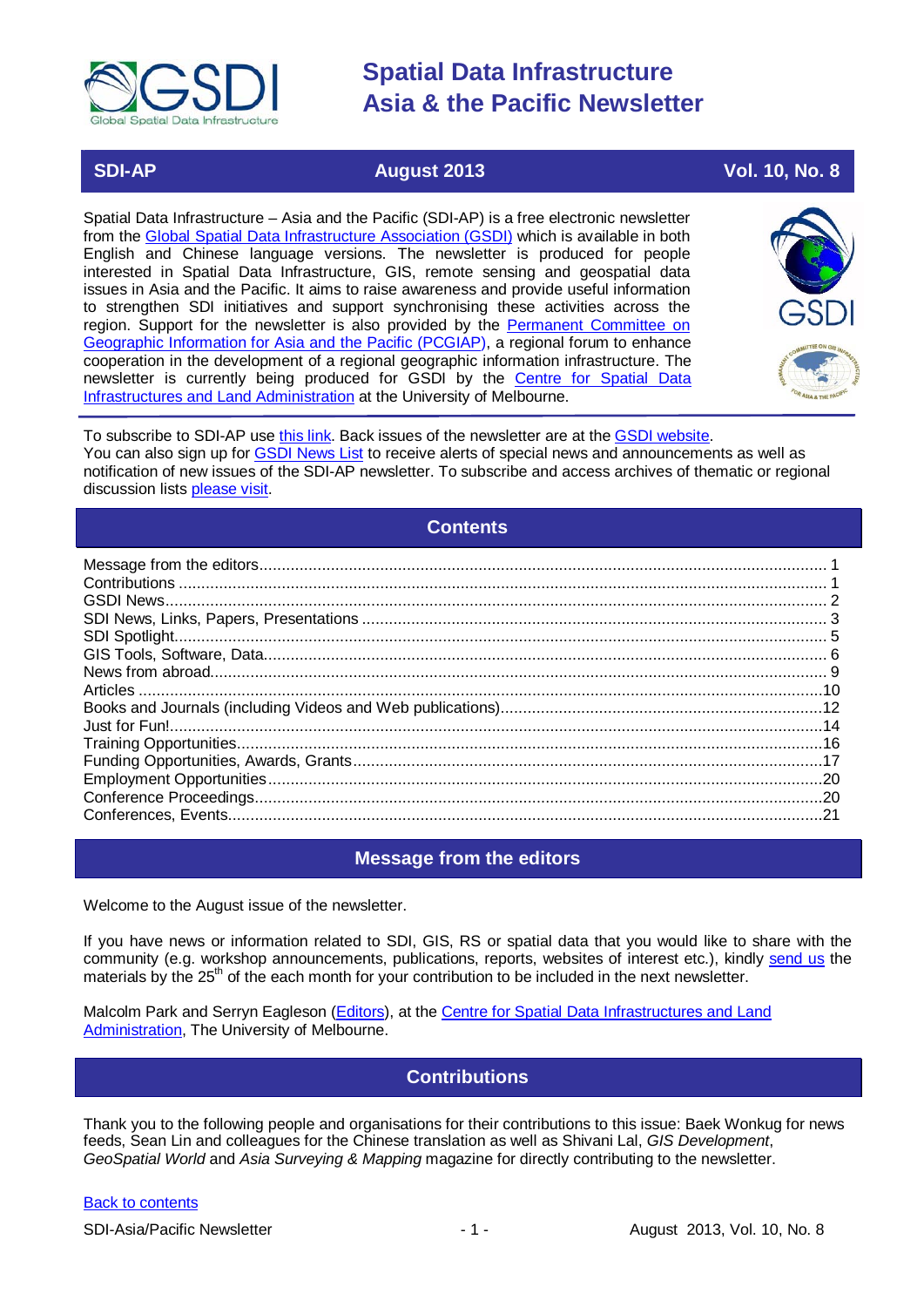

### **GSDI News**

### <span id="page-1-0"></span>**[GSDI and IGS Global News, Issue 3 Volume 3 for 2013](http://www.gsdi.org/newsletters#GSDI)**

### **GSDI 14 Conference Preparations**

Preparations continue for the joint [GSDI 14 World Conference and AfricaGIS 2013 Conference](http://www.gsdi.org/gsdi14) scheduled to be held in Addis Ababa, Ethiopia, at the UNECA Conference Center, November 4-8 2013 in partnership with GSDI Association, EIS-Africa, the International Geospatial Society, EiABC - Addis Ababa University and the United Nations Economic Commission for Africa (UNECA).

AfricaGIS is the largest regularly occurring GIS conference in Africa with participants from the whole continent. The GSDI World Conference moves to sites across the globe to offer geospatial specialists from all parts of the world opportunities to better exchange ideas and learn from peers in building spatial data infrastructure. [For](http://www.gsdi.org/gsdiConferences)  [past conferences.](http://www.gsdi.org/gsdiConferences)

The selected theme of the conference is "Spatial Enablement in Support of Economic Development and Poverty Reduction" The pressing needs of African nations, their citizens, and the needs of economically disadvantaged nations generally are a particular emphasis of the conference and include such concerns as:

- sustainable development,
- economic development,
- business intelligence and business geographics,
- disaster prevention, warning, management, response, and recovery,
- alleviation of poverty and crime,
- lessening the digital divide including access to information technologies,
- ensuring food security,
- support of transportation, health and communication systems, and
- facilitating land ownership.

Substantial reduction in registration fees will be available for local participants, members of EIS-Africa and members of the International Geospatial Society who are from low income per capita nations. Substantial reductions in Exhibit and Sponsorship fees will be available for companies and agencies that are members of the GSDI Association.

Consult the [web site](http://gsdi.org/gsdi14) as the Call for Papers and details about the program, facilities and sponsorship opportunities become available.

We are now only two weeks away from the deadline for abstracts (for presentations) and full papers for peer reviewed publication – 15 May 2013!

This combined and fully integrated conference offers numerous opportunities for oral presentations and refereed and non-refereed publication outlets. We invite presentations covering the full range of practice, development and research experiences that advance the practice and theory of spatially enabling citizens, government, and industry. The conference theme is Spatial Enablement in Support of Economic Development and Poverty Reduction.

### **This call for papers supports two primary forms of publication:**

(1) a Conference Proceedings, with Abstracts for all accepted submissions, and refereed and non-refereed Full Papers for some of the submissions, and

(2) a pre-conference published book containing fully refereed articles. The tentative title is "Spatial Enablement in Support of Economic Development and Poverty Reduction: Research, Development and Education Perspectives". The book will be published as an open access book in various e-reader formats.

### **\* IMPORTANT CONFERENCE DATES \***

Deadline for Submission of Abstracts: 15 May 2013

Deadline for Submission of Full Papers for Refereed Publications: 15 May 2013

Deadline for Submission of Full Papers for Non-refereed Publications: 1 Sept 2013

Deadline for Full Conference Registration Payment for All Presenters 15 Sept 2013

Conference Dates: 4-8 Nov 2013

### **\* IMPORTANT CONFERENCE LINKS \***

Joint Conference [Call for Abstracts and Papers,](http://www.gsdi.org/gsdiconf/gsdi14/papercall.html) [Conference Website:](http://www.gsdi.org/gsdi14) [Other Important Dates.](http://www.gsdi.org/gsdiconf/gsdi14/dates.html)

Past GSDI World Conference [Proceedings.](http://www.gsdi.org/gsdiConferences) Past [open access Books](http://www.gsdi.org/openaccessbooks) affiliated with the conference.

\* JOIN the GSDI Association or International Geospatial Society to enjoy conference fee reductions! \* Substantial reduction in registration fees will be available for local participants, members of EIS-Africa and members of the International Geospatial Society who are from low income per capita nations. Substantial reductions in Exhibit and Sponsorship fees will be available for companies and agencies that are members of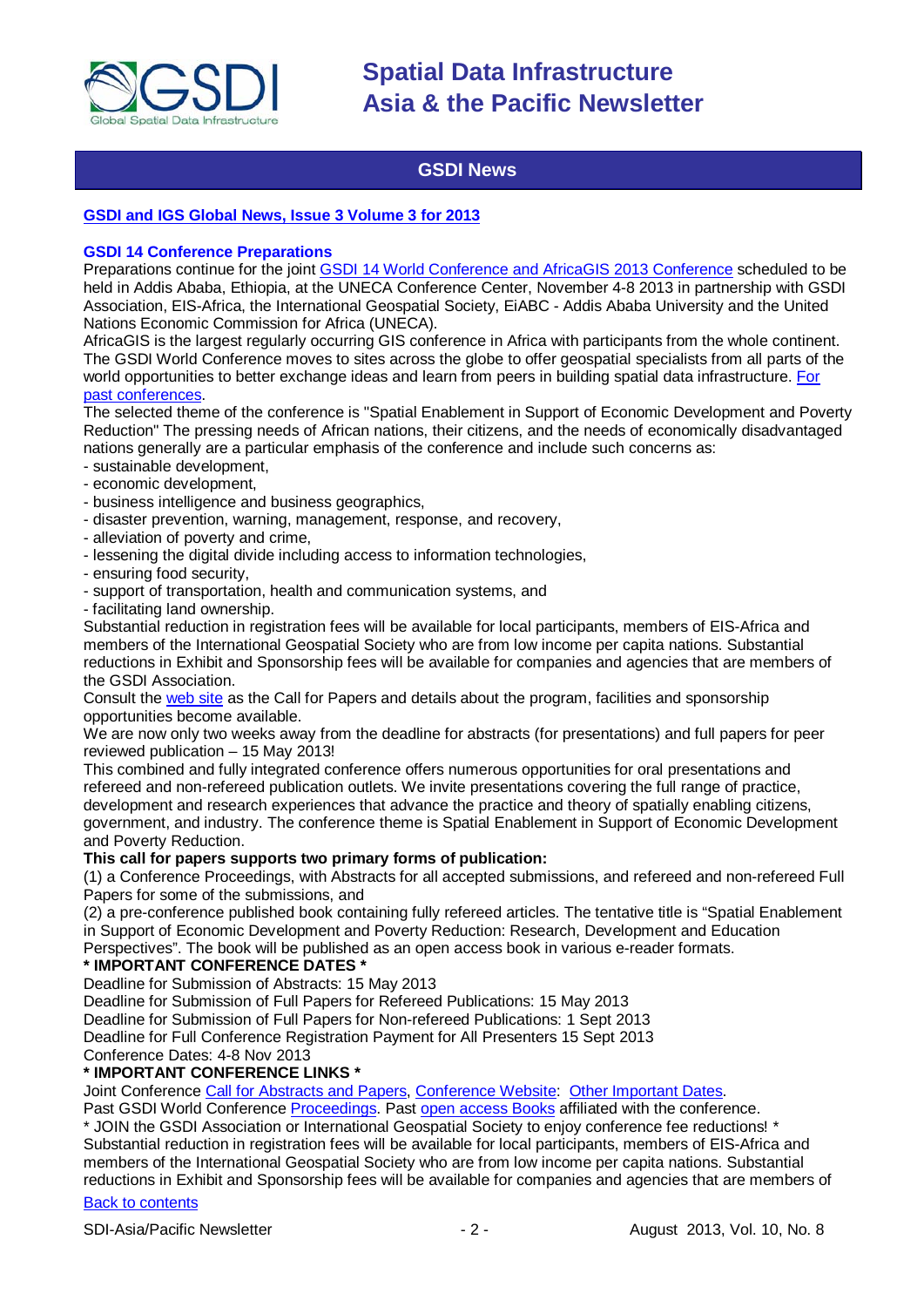

#### the GSDI Association.

Consult the [web site](http://gsdi.org/gsdi14/) for latest information and details about the program, facilities and Sponsorship opportunities. Come prepared to engage, learn and enjoy! More news on the conference in future issues!

### **International Geospatial Society (IGS) Free Memberships**

At its recent meeting, the GSDI Board of Directors passed a motion that allows individuals in low and very low income nations to join the International Geospatial Society (IGS) by providing specific information of value to the global community in lieu of annual cash dues. To join, simply add your professional profile to the growing interconnected network of geospatial specialists across the globe. Benefits of membership in IGS are listed at [http://www.igeoss.org/benefits.](https://owa.unimelb.edu.au/owa/redir.aspx?C=54c2b4d3973d480282dc7c38384f4204&URL=http%3a%2f%2fwww.igeoss.org%2fbenefits) For further information, contact [Harlan Onsrud,](mailto:onsrud@gsdi.org) Executive Director, GSDI Association.

### **Outreach & Membership Committee**

Committee vice-Chair, Roger Longhorn has joined the International Hydrographic Organization (IHO) Marine SDI Working Group (MSDIWG) and attended the Marine SDI Open Forum meeting in Copenhagen (remotely!) and the following two-day workshop of the MSDIWG, hosted by the Danish Hydrographic Service. The MSDIWG, which has existed since 2009, is setting its new workplan for 2013-2014 and is interested in developing a stronger relationship with non-marine SDI development initiatives at national, regional and global levels. Longhorn will explore this with the GSDI Board and Executive Committee at the next opportunity. The Outreach & Membership Committee also manages the GSDI Group on LinkedIn, which has added seven new members in the past month, for a total of 229 members today. If you are not already a member of this group, please join today – and tell your friends! Visit [http://www.linkedin.com](https://owa.unimelb.edu.au/owa/redir.aspx?C=rDg2dzQe3UKfwin28aspI4dcf2EJ4c8IKc_jDEPg91nlCdVQBzUX28or6ioXGu07OXWheK19Jyk.&URL=http%3a%2f%2fwww.linkedin.com) to join, then find GSDI in the 'Groups' option, to join the group.

### **Technical Committee**

Technical Committee Chair, Eric van Praag, Regional Coordinator, GeoSUR Program of the Latin American Development Bank (CAF), along with USGS, has nominated the GeoSUR Topographic Processing Service (TPS), built with ESRI´s AG Server 10.1, for the AAG Stanley Brunn Award for Creativity in Geography. See more news later in this issue.

The Technical Committee is also responsible for updating of the GSDI SDI Cookbook, a wiki maintained at: [http://www.gsdidocs.org/GSDIWiki/index.php/Main\\_Page.](https://owa.unimelb.edu.au/owa/redir.aspx?C=rDg2dzQe3UKfwin28aspI4dcf2EJ4c8IKc_jDEPg91nlCdVQBzUX28or6ioXGu07OXWheK19Jyk.&URL=http%3a%2f%2fwww.gsdidocs.org%2fGSDIWiki%2findex.php%2fMain_Page)

**GSDI Member organisations**, members of the GSDI Association Committees, Council and Board, and IGS members are involved in the many other regional and global initiatives on an on-going basis:

- [Digital Earth](http://www.digitalearth-isde.org/) (International Society for Digital Earth).
- [Eye on Earth.](http://www.eyeonearth.org/)
- [Group on Earth Observations \(GEO\) / Global Earth Observation System of Systems \(GEOSS\).](http://www.earthobservations.org/)
- [EuroGEOSS](http://www.eurogeoss.eu/default.aspx) GEOSS Project funded by the European Union.
- [INSPIRE](http://www.inspire.jrc.ec.europa.eu/) Infrastructure for Spatial Information in the European Community.
- [International Hydrographic Organisation](http://www.iho.int/) Marine SDI Working Group.
- [UNESCO IOC](http://www.iode.org/) Marine/Coastal Spatial Data Infrastructure development.
- UNSD (Statistics Division) [UN-GGIM \(UN Global Geospatial Information Management\).](http://www.ggim.un.org/)
- [UNGIWG](http://www.ungiwg.org/) (UN GI Working Group).
- [UNESCO IOC](http://www.iode.org/) Marine/Coastal Spatial Data Infrastructure development.
- UNSDI [UN-GGIM](http://www.ggim.un.org/) (UN Global Geospatial Information Management).
- UNSDI [UNGIWG](http://www.ungiwg.org/) (UN GI Working Group).

### <span id="page-2-0"></span>[Back to contents](#page-0-0)

### **SDI News, Links, Papers, Presentations**

### **[Future trends in geospatial information management: the five to ten year vision](http://ggim.un.org/docs/meetings/3rd%20UNCE/UN-GGIM-Future-trends.pdf)**

A new edition of the Ordnance Survey/GGIM paper has been published, titled 'Future trends in geospatial information management: the five to ten year vision.' The document was prepared by John Carpenter and Jevon Snell of the Ordnance Survey at the request of the Secretariat for the United Nations Committee of Experts on Global Geospatial Information Management (UN-GGIM).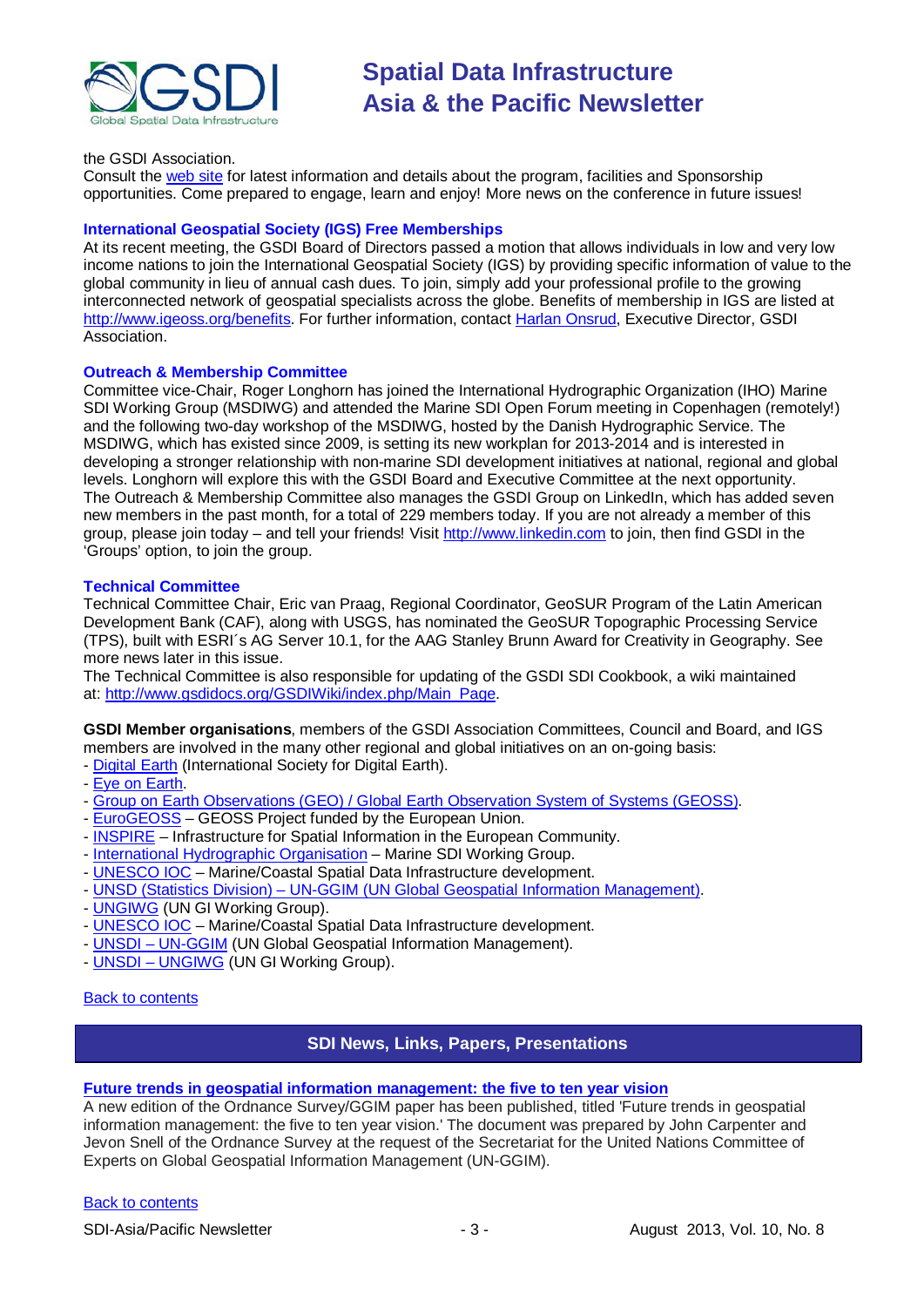

A first draft of this paper, building on both written contributions received and on discussions held in April 2012, was presented to the UN-GGIM for consideration at their Second Session in August 2012. This paper has now been updated to reflect the feedback received at that meeting and subsequent submissions. This paper takes the views of a recognised group of experts from a wide range of fields related to the geospatial world, together with valuable contributions from the national mapping and cadastral authorities (NMCAs) and attempts to offer some vision of how this is likely to develop over the next five to ten years. Based on the contributions received, trends have been broken down into broad themes covering major aspects of the geospatial world. They are as follows: trends in technology and the future direction of data creation, maintenance and management; legal and policy developments; skills requirements and training mechanisms; the role of the private and non-governmental sectors; and the future role of governments in geospatial data provision and management.

### **[Article on the update to the US NSDI Strategic Plan as well as discussion of the Geospatial Platform](http://digital.onthefrontlines.net/i/141677)**

### **[Ukraine: law onNational Geospatial Data Infrastructure](http://uga-port.org.ua/en/news/ukraine/ministry-agrarian-policy-and-state-land-agency-will-be-responsible-law-national-geospat)**

The government of Ukraine has instructed the [Ministry of the Agrarian Policy](http://minagro.gov.ua/en) and th[e State Land Agency](http://www.dazru.gov.ua/terra/control/en/index) to be responsible for developing the draft the country's law on the National Geospatial Data Infrastructure. The corresponding order was approved this past week at the meeting of the Cabinet of Ministers of Ukraine. The order was developed due to the transfer of functions in the area of topographic-geodesic and cartographic activities to the Ministry of the Agrarian Policy and the State Land Agency. Therefore, according to these changes, the two departments will be responsible for developing the draft law.

See also: [Ukraine is ready to create infrastructure of geospatial data in single format with EU](http://www.kmu.gov.ua/control/en/publish/article?art_id=246483931&cat_id=244314975)

At the EU INSPIRE conference 2013 which took place in Florence, Italy, the head of State Agency of Land Resources of Ukraine Serhiy Tymchenko represented the position of the land department of Ukraine concerning the development of cartography and cadastre, use of geospatial data.

### **[INSPIRE: Guidelines for the encoding of spatial data, Version 3.3rc3 \(Date: 2013-06-11\)](http://inspire.jrc.ec.europa.eu/documents/Data_Specifications/D2.7_v3.3rc3.pdf)**

This document specifies requirements and recommendations for the encoding of spatial data for the purpose of data interchange between systems in INSPIRE. The focus of data interchange is understood by this document primarily as access to data via services which includes, but is not limited to, a download of a complete spatial data set.

The requirements and recommendations specified by this document are requirements and recommendations for encoding rules as specified by ISO 19118. These encoding rules will be specified in or referenced from INSPIRE data specifications.

### **SDI Cookbook update**

The SDI Cookbook, in its wiki version, now has an updated Chapter 10 to reflect the latest slate of standards and popular version numbers. We seek contributing editors for the other Chapters to also bring them up-to-date. About three months prior to the next GSDI Conference we will seek to affix a date and snapshot the Cookbook into a "SDI Cookbook 2013" PDF version. By saving a PDF and giving it a date of publication, it will clarify the reference and citation of the document and provide a time context.

If you are interested in helping update any of the chapters, please contact [Douglas Nebert.](mailto:ddnebert@usgs.gov)

### **Ghana: [developing a National Spatial Development Framework](http://www.ghana.gov.gh/index.php/2012-02-08-08-32-47/general-news/1953-ghana-is-developing-national-spatial-planning-framework)**

Ghana is developing a National Spatial Development Framework, to guide the provision of amenities and facilities in the various districts and regions in the country. See also: [New Spatial Planning System for Ghana](http://www.youtube.com/watch?v=aoWg55XM-hU) (video, 2011)

### **[Iran: Tehran Urban Management Observatory officially inaugurated](http://en.tehran.ir/default.aspx?tabid=77&ArticleId=1372)**

In a ceremony on July 13, 2013, six key projects in the field of information technology were unveiled in the presence of Tehran mayor at Tehran Observatory site.

The projects include Tehran Municipality Spatial Data Infrastructure (SDI), the three-dimension map of Tehran, Tehran Real Time Kinematic (RTK), the Tehran map system and street view, the Information Technology Infrastructure Library (ITIL) and the network for social media of Tehran.

According to Shahrnevesht, Managing Director of IT Organization of Tehran Municipality Ali Asghar Qaemi said on the occasion that the aim of the opening of urban observatory, in addition to monitoring information in the area of urban management, was cooperation of other bodies in this field in order to prepare the ground for synergistic efforts in the field of information technology.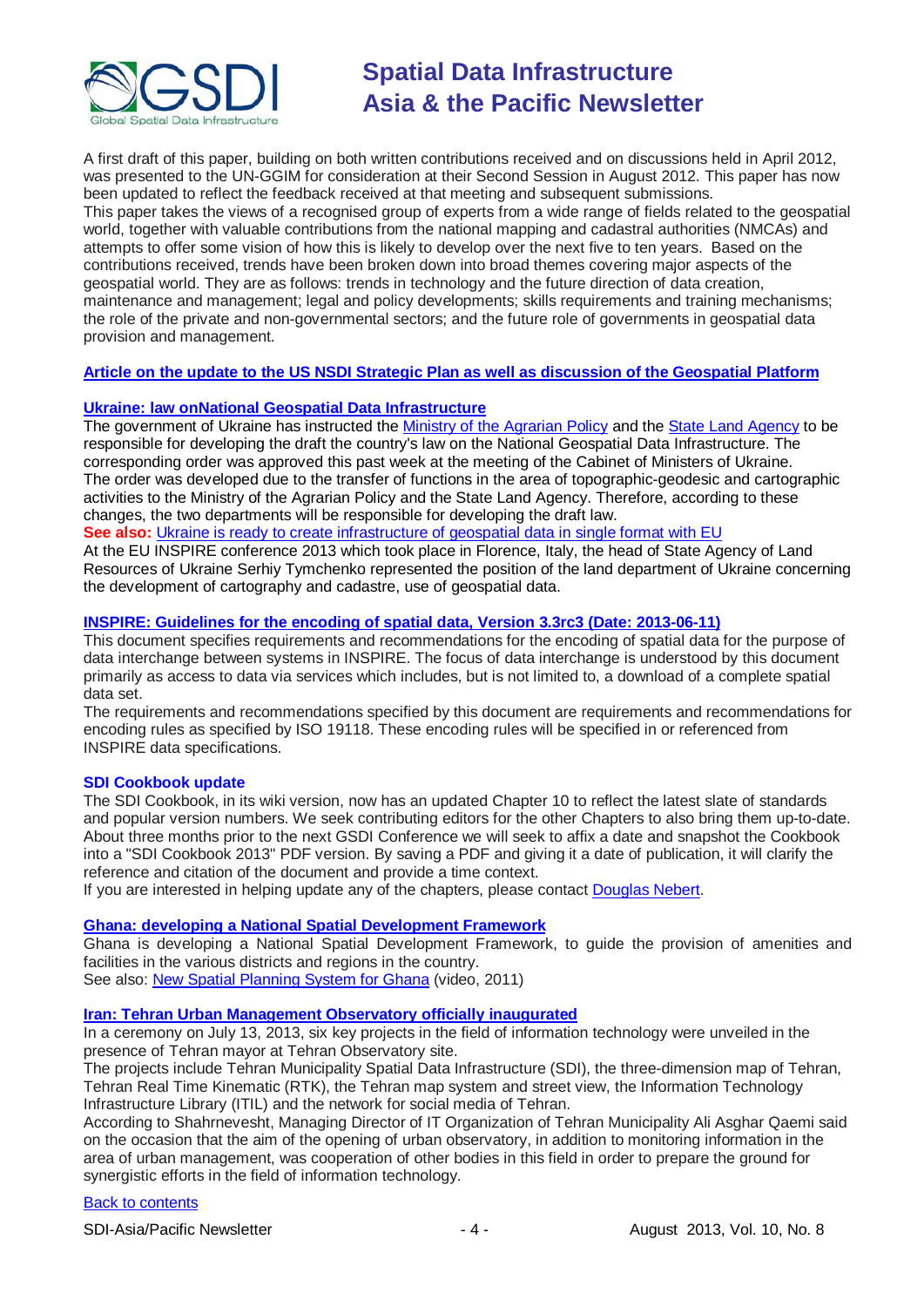

"Since the calendar month of Aban (October/November) last year the Tehran observatory was put into experimental operation and today we have succeeded in taking effective steps for implementation of concepts in this center and officially witnessed operation of Tehran Observatory."

Qaemi added: "One of the main programs of Tehran Municipality in the field of information technology is SDI which has attracted the attention in the world. Meanwhile, the 3D map of Iran was prepared after flights which were made over Tehran. Also, RTK became operational and from now on in development projects of the Municipality this system would be employed."

### [Back to contents](#page-0-0)

### **SDI Spotlight**

<span id="page-4-0"></span>

This month's "Spotlight" feature is from Davood Shojaei who completed his Bachelor of Science degree in Surveying Engineering at University of Tabriz and Master of Science degree in Photogrammetry at [KNT University of Technology,](http://www.kntu.ac.ir/) Tehran, Iran. And is now a PhD student and member of the Centre for Spatial Data



Infrastructures and Land Administration (CSDILA) at the Department of Infrastructure Engineering, [the University of Melbourne.](http://www.unimelb.edu.au/)

### **Time to Utilise 3D Visualisation Technologies in Cadastre**

Population growth and reduced availability of land are common challenges in urban areas and lead to intensive property development. These developments include many types of structures and spaces both above and below ground (car parks, utility networks, and tunnels).

In Australia, land and property ownership information is represented in paper-based plans and ownership boundaries are shown on floor plans, with cross-sections or isometric diagrams. This method of representation is not efficient and has limitations in representing property interests, particularly in complex structures. For recording, managing and representing these structures and spaces, efficient 3D visualisation systems are required to not only represent these objects, but also to improve visualisation of their legal counterparts.

To move from this paper-based representation method to a 3D digital cadastre, three main components should be considered namely 3D visualisation tools and technologies, 3D data, and users' expectations. There are many 3D visualisation tools such as ARC Globe, ARC Scene, Google Earth, Terra Explorer, HERE Map, NASA World Wind which are employed for various applications. However, are these 3D tools able to represent ownership volumes in an efficient way to help cadastral businesses? The answer is not clear at the moment as there is no a developed standard for a 3D cadastral visualisation system. In addition, what types of data will be represented in a 3D cadastral visualisation system? Lastly, who are the users of 3D cadastre and what are their expectations in terms of visualisation?

This research is going to answer these questions by developing a specification for 3D cadastral visualiation and also develop a prototype system and apply a case study to prove the concept.

To develop this specification, firstly, we started to identify users' requirements through two industry placements, meetings with specialists and a comprehensive literature review. In these meetings and interviews, various users such as land surveyors, lawyers, registrars, property managers and architect were met and their expectations were documented. Also, based on these interviews and literature review, we realised both physical and legal data are important for users and it should be represented on the system.

Then, various 3D visualiation tools were evaluated against the users' requirements. Based on this evaluation, there is no a visualisation system which can meet the users' requirements completely and each system has its own limitations. Finally, WebGL technology was employed as a developing environment to implement a 3D visualisation system based on the identified requirements.

WebGL is a low level API for programmers and drawing a simple 3D model such as a cube needs a lot of work. Accordingly, several open-source JavaScript libraries have been developing to simplify the programming of 3D scenes using WebGL technology. They provide a higher level access to the API to make it simple for programming. For instance, [Three.js,](http://threejs.org/) [SpiderGL,](http://spidergl.org/) [Kuda,](https://code.google.com/p/kuda/) and [SceneJS](http://scenejs.org/) are widely used for 3D developments. However, Three.js is the most popular in terms of the number of users which may help developers in their difficulties. Accordingly, Three.js is selected as the high level API for developing the prototype system.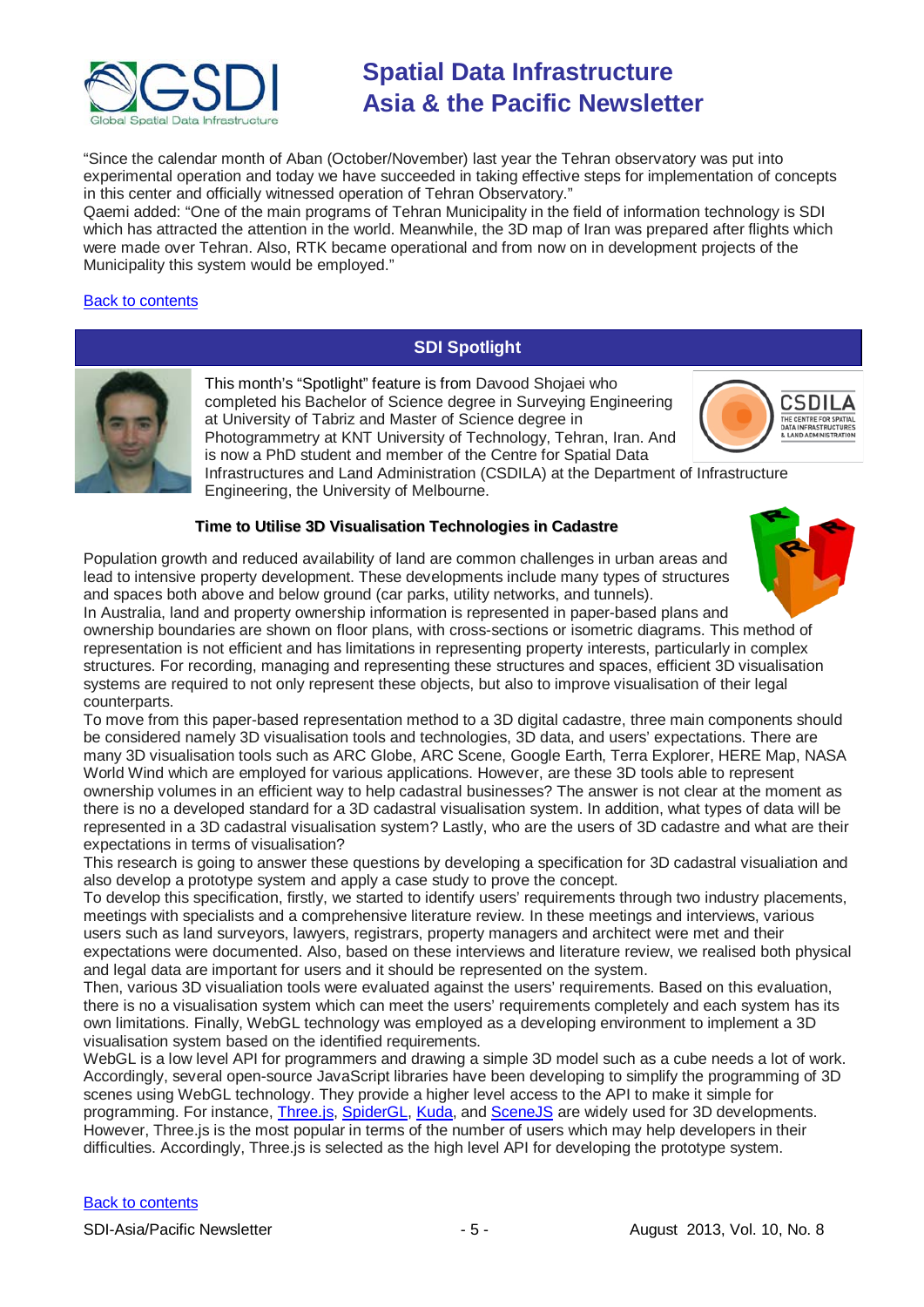

The evaluation part is undertaken using interviews and filling a questionnaire to evaluate the system against functionality, usability and efficiency. The evaluation phase will show how this system will be able to facilitate 3D cadastral processes.



Google Earth, a 3D visualisation system

This research is as a part of a research project (ARC Linkage Project-Land and Property Information in 3D) funded by the Australian Research Council (ARC) in collaboration with the Centre for Spatial Data Infrastructures and Land Administration, the University of Melbourne, Land Victoria (VIC), Land and Property Management Authority (NSW), Australian Research Council (ARC), Intergovernmental Committee on Surveying and Mapping (ICSM), VEKTA Australia, Alexander Symonds Pty Ltd, Fender Katsalidis Architects, PSMA Australia, and Strata Community Australia.

The editors remind our subscribers and readers that we welcome contributions for the *Spotlight* feature.

### <span id="page-5-0"></span>[Back to contents](#page-0-0)

### **GIS Tools, Software, Data**

### **[Australia: PSMA moves to strengthen its self-sufficiency](http://virtualanz.net/psma-moves-to-strengthen-its-self-sufficiency/)**

[PSMA Australia Ltd,](http://www.psma.com.au/) the agency for collecting, packaging and distributing basic geospatial datasets from its Australian government owners to public and private sector customers, is distancing itself from concerns about its governance and operations that were published in the Lawrence Report to the Australian government during 2011.

In the lead-up to an expected change of federal government late this year, PSMA's CEO, Dan Paull, said that recommendations about PSMA's operations by Dr. Vanessa Lawrence, CEO of the United Kingdom Ordnance Survey, are 'not ours, not commissioned by us and not binding on us'.

The Lawrence Report — titled Investigation into the Spatial Capability of Australia – was commissioned by Geoscience Australia and approved by Drew Clarke on behalf of the Office of Spatial Policy, within the Department of Resources Energy and Tourism (DRET).

**See also:** [Australia's Lawrence report on geospatial capability](http://virtualanz.net/delayed-report-stronger-leadership-needed-for-australias-geospatial-industry/)

### **[Australia's Government data portal](http://www.itnews.com.au/News/350392,government-data-portal-launches-on-new-platform.aspx?)**

Australia's Government [data portal](http://www.data.gov.au/) has been moved to an open source platform in order to improve access and use of government data sets.

### **[Pakistan: President promulgates Surveying and Mapping Ordinance 2013](http://www.app.com.pk/en_/index.php?option=com_content&task=view&id=235582&Itemid=2)**

President Asif Ali Zardari on Monday promulgated an ordinance to regulate and implement Surveying and Mapping standards in the country and to enable Survey of Pakistan (SoP) effectively assume its role of National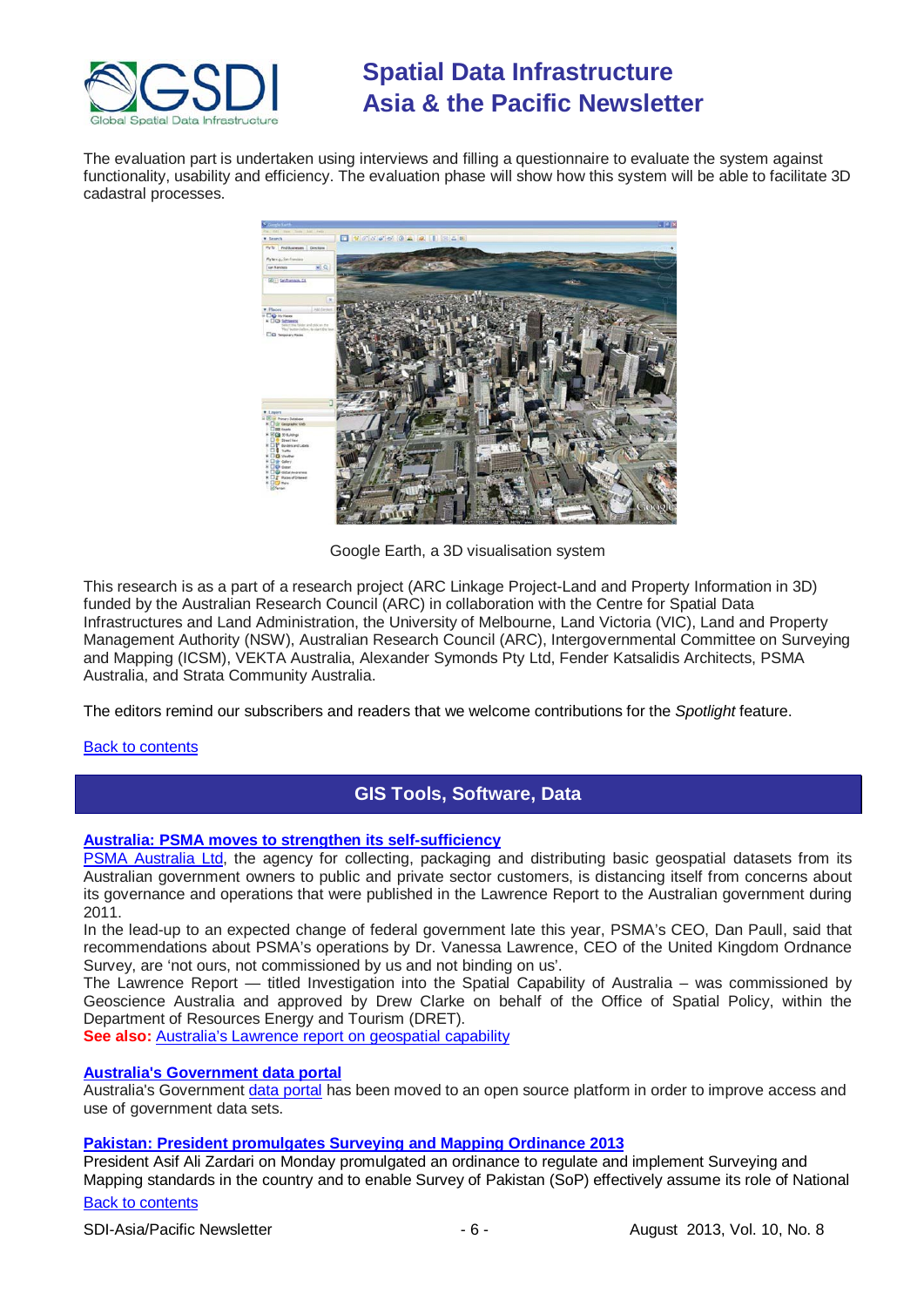

Mapping Organization. Spokesperson to the President Senator Farhatullah Babar said the Surveying and Mapping Ordinance, 2013, had been promulgated on the advice of the Prime Minister.

He said the bill prepared by the Survey of Pakistan was duly approved by the Cabinet and was unanimously recommended by the National Assembly Standing Committee on Defence.

The bill was included in the order of day of house of National Assembly on 11th, 13th and 14th March, 2013 but could not be taken up due to paucity of time.

As the National Assembly has been dissolved on completion of its five-year tenure on March 17, and the Senate of Pakistan was not in session, the matter being of urgent nature, the Prime Minister advised the President for according approval and promulgating the said legislation as ordinance.

Accordingly the President on Monday signed and promulgated the Surveying and Mapping Ordinance, 2013, the spokesperson said.

See also: [Surveying and Mapping Ordinance 2013](http://www.app.com.pk/en_/index.php?option=com_content&task=view&id=241181&Itemid=2) **- AND -** [Bill drafted to regulate surveying, mapping](http://lists.gsdi.org/pipermail/sdi-asiapacific/2013-March/000955.html)

### **[China to offer APSCO member states remote-sensing satellite data](http://english.cri.cn/6909/2013/07/05/2702s774188.htm)**

The China National Space Administration (CNSA) and [Asia-Pacific Space Cooperation Organization](http://www.apsco.int/) (APSCO) signed an agreement on Earth-observing satellite data-sharing at the APSCO council meeting held meeting held July 5th, 2013. According to the agreement, CNSA will provide remote sensing satellite services to all APSCO member states. The data will be used to aid in natural disaster reduction and relief in the Asia-Pacific region, according to the agreement. CNSA director Ma Xingrui, was elected president of the APSCO council during the meeting.

APSCO is an inter-governmental organization established in 2005, with China as its host and one of its nine member states, which include Bangladesh, China, Iran, Mongolia, Pakistan, Peru, Thailand, Turkey. APSCO promotes collaborative space technology development in member countries, with research, training, and peaceful applications. The organization has defined projects on designing, building and launching light satellites, middle class satellites weighing 500–600 kg, research satellites, remote-sensing and telecommunications satellites.

**[Vietnam: 2nd phase of Flood Early Warning Project \(FEW2\) brings stakeholders together](http://www.pdc.org/news-n-media/pdc-updates/Vietnam_Flood_Early_Warning_Project_Phase_2_Brings_Stakeholders_Together/)**

U.S. Agency for International Development (USAID) Office of Foreign Disaster Assistance (OFDA) is supporting the second phase of a Flood Modeling and Early Warning Capacity Development Project (FEW2) in Vietnam. Key stakeholders convened June 4 in Hanoi, following the project's official approval by the Government of Vietnam. The meeting was held by the Vietnam Ministry of Agriculture and Rural Development (MARD) and Pacific Disaster Center (PDC) in order to review planned project outcomes, goals, and timelines with stakeholder agencies within MARD, as well as those under the Ministry of Natural Resources and Environment (MONRE) and other members of the country's Central Committee for Flood and Storm Control (CCFSC).

FEW2 aims to enhance the ability of central and provincial-level decision makers and disaster managers to assess flood events, evaluate their likely impacts, and reach those at risk with meaningful warning messages. The goals of this two-year project will be realized by the expansion and enhancement of a web-accessible decision support system called [VinAWARE,](http://vinaware.pdc.org/vinaware/) based on PDC's DisasterAWARE platform.

This second phase will include capacity development at the national level, as well as within 10 coastal provinces of central Vietnam. An important aspect of this project will be the development of policies and memoranda of understanding necessary to institutionalize the use of VinAWARE within Vietnam's disaster management framework.

### **[The Philippines Geoportal Project](http://geoportal.gov.ph/home/aboutus.html)**

The Philippine Geoportal Project is a three-year, multiagency e-gov funded project spearheaded by NAMRIA which aims to establish a spatial data infrastructure that provides and integrates geographically-referenced data generated by various government agencies/offices, the academe, and other organizations using one standard multiscale basemap and governed by data management, exchange, and use policies.

The project likewise aims to provide a customer friendly portal 24/7 web/online access to spatial data and an Information Communications Technology (ICT) platform for collaboration, data and resource sharing, integration, transparency and resource optimization.

The Philippine Geoportal is the realization of the National Spatial Data Infrastructure (NSDI). The Philippine Geoportal promotes the "One map" principle which is one set of consistent, multiscale basemaps that can be used for thematic mapping by many users working on Philippine geospatial data.

Visit the [Philippine Geoportal](http://www.geoportal.gov.ph/) to see how technology is changing the Philippine landscape -- or the current knowledge of it. The site is running in Beta version.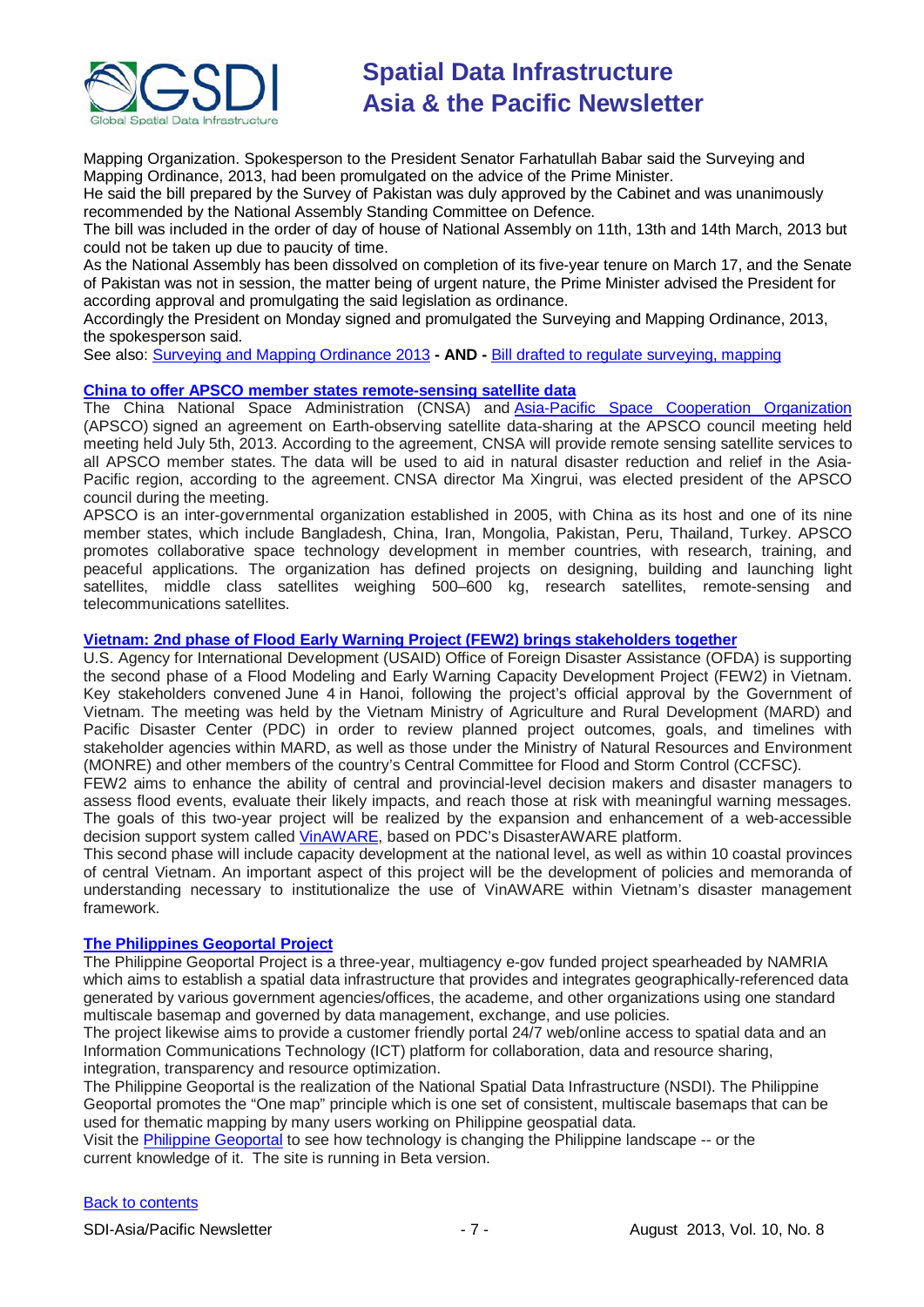

### **[New Zealand: 1 Million Mobile Transactions Improve Public Safety](http://www.intergraphblogs.com/connect/2013/06/1-million-mobile-transactions-improve-public-safety-in-new-zealand/)**

When emergencies happen, responders in the field need immediate access to accurate, real-time data. Increasingly, smartphones and tablets are a low-cost option for improving officer safety and productivity.

A recent storm in Wellington, New Zealand, proved the value of these technologies. During the storm, police equipped with smartphones and tablets featuring Intergraph's Mobile Responder app hit the 1 million transaction mark.

"Our staff in Hutt Valley have used the devices to monitor the flow and dispatch of critical jobs as they were coming in, tap into appropriate websites, and have live updates on rainfall and flooding issues," said Deputy Commissioner Mike Bush. "It has provided them with a better picture of their operating environment."

These efforts are part of New Zealand Police's ambitious plan to equip 6,500 frontline officers with iPhones and iPads featuring Mobile Responder. Mobile Responder links these devices to Intergraph's industry-leading computer-aided dispatch (CAD) software. New Zealand Police estimate the mobile technologies will allow officers to spend more time to spend in the field, reduce significant amounts of paperwork and increase productivity by thirty minutes per shift, amounting to 520,000 hours each year or \$304.8 million (NZD) in productivity savings over twelve years.

With results like these, this trend will surely continue, resulting in more responders equipped with the tools they need to increase safety and productivity and make smarter decisions. As Deputy Commission Bush said, these technologies enable police "to deploy our staff in the right place at the right time. That's what mobility is all about."

### **[Mapping Wind Resource Potential in Asia](http://www.asmmag.com/2012-12-30-14-40-18/feature/5506-mapping-wind-resource-potential-in-asia.html)**

Most of the world's wind resources are in the ocean, and much of that lies on the continental shelves close to our population centers. Asia is a prime target for near-shore wind development, given both its large shallow coastal waters and the demand for energy. With this large resource, and the lower costs of transmission and development of wind power, the next step toward real plans is to closely map its potential.

Source: Asian Surveying & Mapping



**Quarter Degree Grid Cells (QDGC or QDS – Quarter degree Squares)** is a way of dividing the longitude latitude degree square cells into smaller squares, forming in effect a system of geocodes. Historically QDGC has been used in a many African atlases. Several African biodiversity projects uses QDGC, among which The atlas of Southern African Birds is the most prominent one.

Information on the distribution of animal populations is essential for conservation planning and management. Unfortunately, shared coordinate-level data may have the potential to compromise sensitive species and generalized data are often shared instead to facilitate knowledge discovery and communication regarding species distributions. Sharing of generalized data is, unfortunately, often ad hoc and lacks scalable conventions that permit consistent sharing at larger scales and varying resolutions. One common convention in African applications is the Quarter Degree Grid Cells (QDGC) system. However, the current standard does not support unique references across the Equator and Prime Meridian. We present a method for extending QDGC nomenclature to support unique references at a continental scale for Africa. The extended QDGC provides an instrument for sharing generalized biodiversity data where laws, regulations or other formal considerations prevent or prohibit distribution of coordinate-level information. We recommend how the extended QDGC may be used as a standard, scalable solution for exchange of biodiversity information through development of tools for the conversion and presentation of multi-scale data at a variety of resolutions. In doing so, the extended QDGC represents an important alternative to existing approaches for generalized mapping and can help planners and researchers address conservation issues more efficiently.

Our correspondent announces that a new set of the Quarter Degree Grid Cell shapefiles has been generated. This time the coverage is global and the publication is for individual countries. The QDGC shapefiles contain center lon/lat coordinates and the QDGC string for the different squares.

The files and associated code is kept in the following project on [github.](https://github.com/ragnvald/qdgc/)

Open the following folder to download national level shapefiles for levels 1-3. The files are according to the ISO three letter nation code[. They are compressed using 7zip.](https://github.com/ragnvald/qdgc/tree/master/quarter_degree_grid_cells) Read more about the use of QDGC on this page. Source: [Ragnvald Larsen](mailto:ragnvald@mindland.com)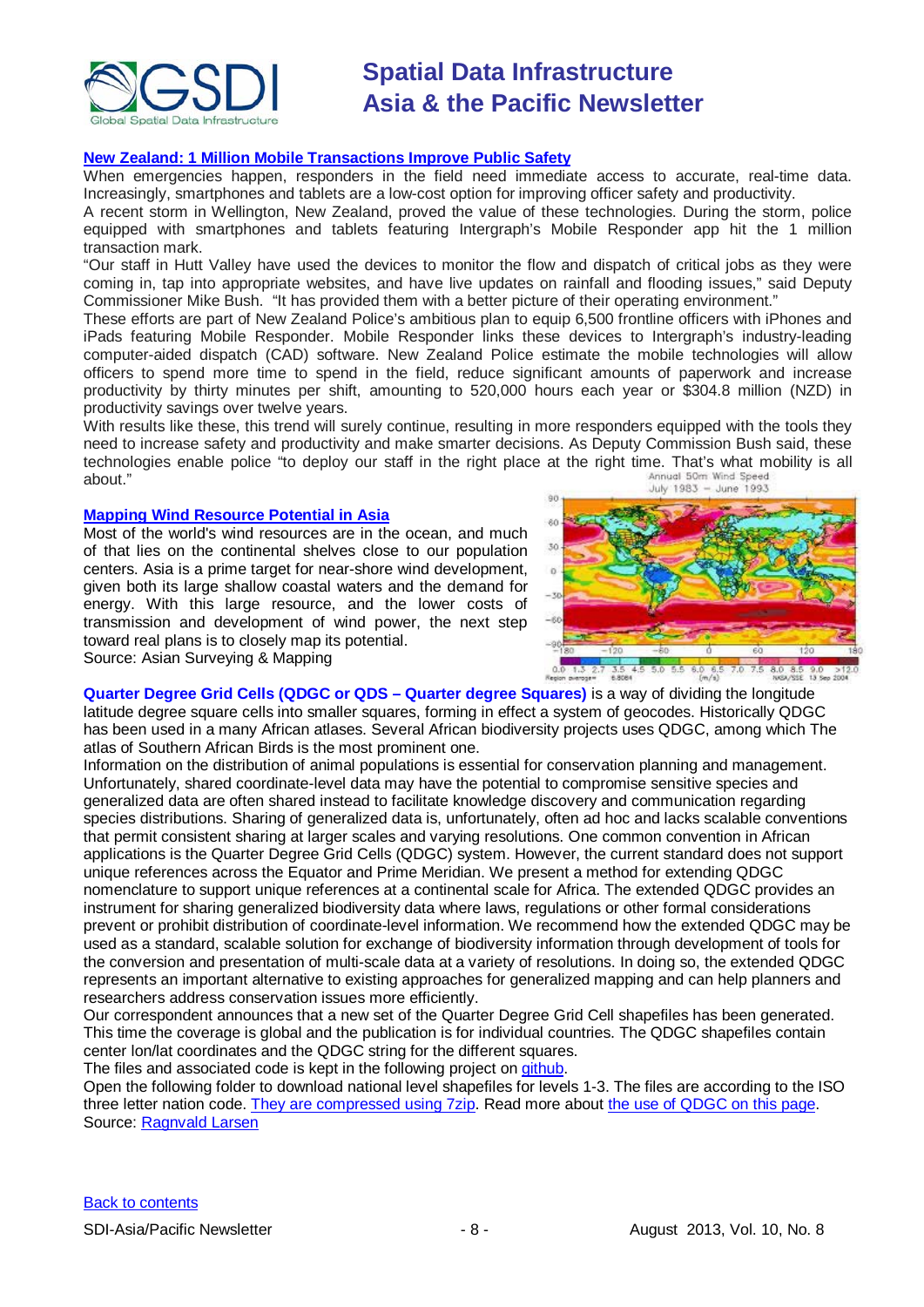

### **Australia - [Shipwreck archeologists use 3D mapping](http://geospatialworld.net/News/View.aspx?ID=27215_Article)**

ShipShapeSearchers, a non-profit organisation of shipwreck archeologists is trying to find long sunken ships using 3D mapping. The team starts with data sourced from industry, government and research organisations. They focus on data primarily gathered from remote sensing techniques such as Sonar (Sound Navigation and Ranging), satellite surveys and LiDAR. GIS technology enables the researchers to combine and process all the information into a 3D model of the ocean floor. The 3D model shows all the different elements such as rocks and sand, vegetation etc. These different layers can be "peeled back" to reveal any ships that may lie beneath. The technology also helps the researchers to determine the types of materials the ships are made of. They get to know the condition and the age of the vessel too. This makes it easier to identify the wreck. Currently, the ShipShapeSearchers is testing the technology in the shipwreck graveyard at North Arm, near Port Adelaide. Esri Australia is helping them with the technology. They now have access to more than 20 shipwrecks from different eras. Esri Australia remote sensing and imagery expert Dr. Dipak Paudyal said ShipShapeSearchers' use of GIS and 3D would have ramifications beyond archeology. "As an island nation with a strong nautical history, it's important that researchers, historians and archeologists use modern technology to gain a clearer view of where we've come from," said Paudyal.

Source: Geospatial World

### <span id="page-8-0"></span>[Back to contents](#page-0-0)

### **News from abroad**

*"This section has been included to highlight some of the developments happening outside the region which demonstrate SDI in action.*

### **[GIS Files Are Public Data](http://www.theatlanticcities.com/technology/2013/07/yes-gis-files-are-public-data-too/6159/)**

Back in 2007, the Sierra Club requested a copy of what it thought was a public record from Orange County, California, covering information like the location and addresses of 640,000 land parcels in the county. The local government held the information in a geographic information system, or GIS database, a much more modern equivalent of the old spreadsheet, or the older-still stack of printed papers. In exchange for handing over a copy of the digital file, which can be used to map data, the county requested a \$375,000 licensing fee.

As you can imagine, the Sierra Club balked – both at the price tag and the suggestion that this taxpayer-funded database of public information wasn't available under the state's open records law. Six years later, the California Supreme Court this week [agreed with the Sierra Club](http://www.courts.ca.gov/opinions/documents/S194708.PDF) [PDF] that digital mapping data is public data, too. Source: The Atlantic

### **[UAE: Dubai Municipality introduces Geo-Address System](http://www.zawya.com/story/DM_introduces_GeoAddress_System_for_Dubai-ZAWYA20130708095956/)**

'No more waiting or confusion to identify any place, building, street or locality in Dubai if you use the new Geo Address System developed by Dubai Municipality 's Geographical Information Systems Department,' said Abdul Hakim Malik, Director of GIS Department.

The Geo-Address System, a strategic project that aims at creating a national coordinate grid and system to enable everyone to find and reach any location in Dubai easily using a globally integrated code via smart phones, iPads, computers and navigators.

'Although people use different navigators to find out places, mostly they have been directed to wrong direction due to confusion in name of location, spelling mistakes, difficulty in understanding the language of service provider or customer..etc,' he said.

In order to tackle this issue and considering the huge and rapid changes in localities due to several urban development projects, Dubai Municipality has adopted this system to exactly locate any place in Dubai. To avail this service the user is required to have devices of Garmin company, the leading navigation equipments manufacturer and app developer who is the partner of Dubai Municipality in this project, or visit the [site.](http://www.mylocation.ae/)

'The department has so far numbered 130,000 entities in Dubai, hopefully the system will be fully launched by the end of 2014 once the numbering or entire buildings and locations completed, which will ultimately help different nationalities who speak around 127 languages in the city of Dubai,' Malik added. [Dubai Municipality 's Geographical Information Systems Department](http://www.dm.gov.ae/wps/portal/DepartmentHomePageEn?WCM_GLOBAL_CONTEXT=/wps/wcm/connect/dmcontenten/Home/DepartmentHomePages/16&deptid=DMDesign/16)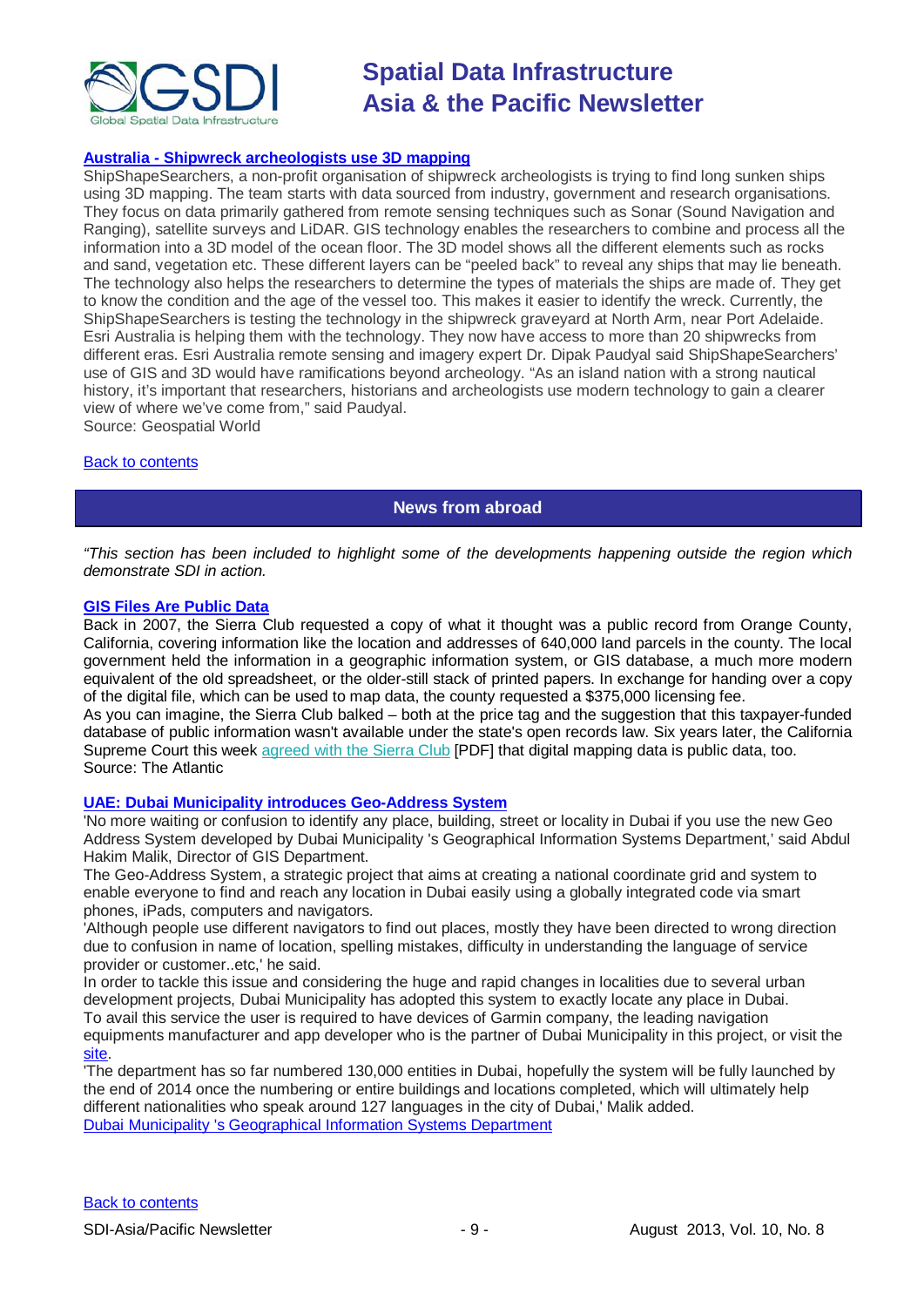

### **Articles**

### <span id="page-9-0"></span>**[Climate-Related Power Outages Aren't Just a Coastal Problem](http://www.theatlanticcities.com/technology/2013/07/climate-related-power-outages-arent-just-coastal-problem/6190/)**

A report from the U.S. Department of Energy released on last week shows that New York City and other coastal regions aren't the only ones at risk. And it's not just a question of the future. No American region, it turns out, has been exempt from the possibility of mass power outages. The report focuses on three major causes: rising temperatures; wider-spread, more severe droughts; and more devastating flooding, storms, and sea level rises. DOE also created a map of energy and power-related disruptions over the past decade that experts have attributed to large-scale, long-term disruptions in climate and weather patterns Source: The Atlantic "Cities"

Heindrich du Plessis & Adriaan Van Niekerk, **["A Comparison of Geographical Information Science](http://www.sajg.org.za/index.php/sajg/article/view/90/59)  [Competency Requirements"](http://www.sajg.org.za/index.php/sajg/article/view/90/59)**, South African Journal of Geomatics, Vol. 2, No. 3 (June 2013)

**[Abstract:](http://www.sajg.org.za/index.php/sajg/article/view/90)** Because universities often provide training in geographical information science (GISc) as part of geography, surveying as well as environmental and computer science programmes, the content, outcomes, extent and quality of training can vary significantly. Very little research has been done on how the existing sets of competency requirements for GISc overlap or differ. No literature exists that identifies commonalities and inconsistencies (gaps) at detail level that could assist with developing a framework that incorporates both South African and international GISc curricula guidelines.

Three sets of competency guidelines, namely the U.S.-developed Geographic Information Science and Technology (GI S&T) Body of Knowledge (BoK) developed by the University Consortium for Geographic Information Science (UCGIS), the South African Unit Standards-Based Qualifications (USBQ) and the South African Council for Professional and Technical Surveyors (PLATO) model, are compared qualitatively and quantitatively to identify commonalities and inconsistencies. The exercise identified duplication among the three models and highlighted themes that the South African GISc community deems to be important. The study further identifies topics in the GI S&T BoK that the GISc community in the U.S. considers to be essential knowledge for anyone wishing to practice in the GISc field. The BoK offers the most comprehensive and detailed set of GI competencies, but lacks generic competencies such as physics. Some competencies are unique to a specific set, for example physics and geographical science in the PLATO model, while training is unique to the USBQ. The authors conclude that a new competency set based on the findings of the research is needed to best serve the GISc industry and academia. Recommendations for further research are made. **Keywords:** Curriculum design, data acquisition, geographical information science (GISc), knowledge and skills requirements, mathematics, photogrammetry, physics, professional body, unit standards-based qualification (USBQ), remote sensing, statistics.

Ben Knoechel, Chih-Yuan Huange, and Steve H.L. Liang, **"A bottom-up approach for automatically grouping sensor data layers by their observed property"**, ISPRS Int. J. Geo-Inf. 2013, 2(1), 1-26 **[Abstract:](http://www.mdpi.com/2220-9964/2/1/1)** The Sensor Web is a growing phenomenon where an increasing number of sensors are collecting data in the physical world, to be made available over the Internet. To help realize the Sensor Web, the Open Geospatial Consortium (OGC) has developed open standards to standardize the communication protocols for sharing sensor data. Spatial Data Infrastructures (SDIs) are systems that have been developed to access, process, and visualize geospatial data from heterogeneous sources, and SDIs can be designed specifically for the Sensor Web. However, there are problems with interoperability associated with a lack of standardized naming, even with data collected using the same open standard. The objective of this research is to automatically group similar sensor data layers. We propose a methodology to automatically group similar sensor data layers based on the phenomenon they measure. Our methodology is based on a unique bottom-up approach that uses text processing, approximate string matching, and semantic string matching of data layers. We use WordNet as a lexical database to compute word pair similarities and derive a set-based dissimilarity function using those scores. Two approaches are taken to group data layers: mapping is defined between all the data layers, and clustering is performed to group similar data layers. We evaluate the results of our methodology.

**Keywords:** GIS; data mining; information retrieval; data interoperability; OGC; SOS

**[Adapting Data Models for the Design of Spatio-Temporal Databases](http://www.academia.edu/4053833/Adapting_data_models_for_the_design_of_spatio-temporal_databases)** by Bédard, Caron, Maamar, Moulin & Vallière, Computer, Environment & Urban Systems, Vol 20(1): 19-41 (1996)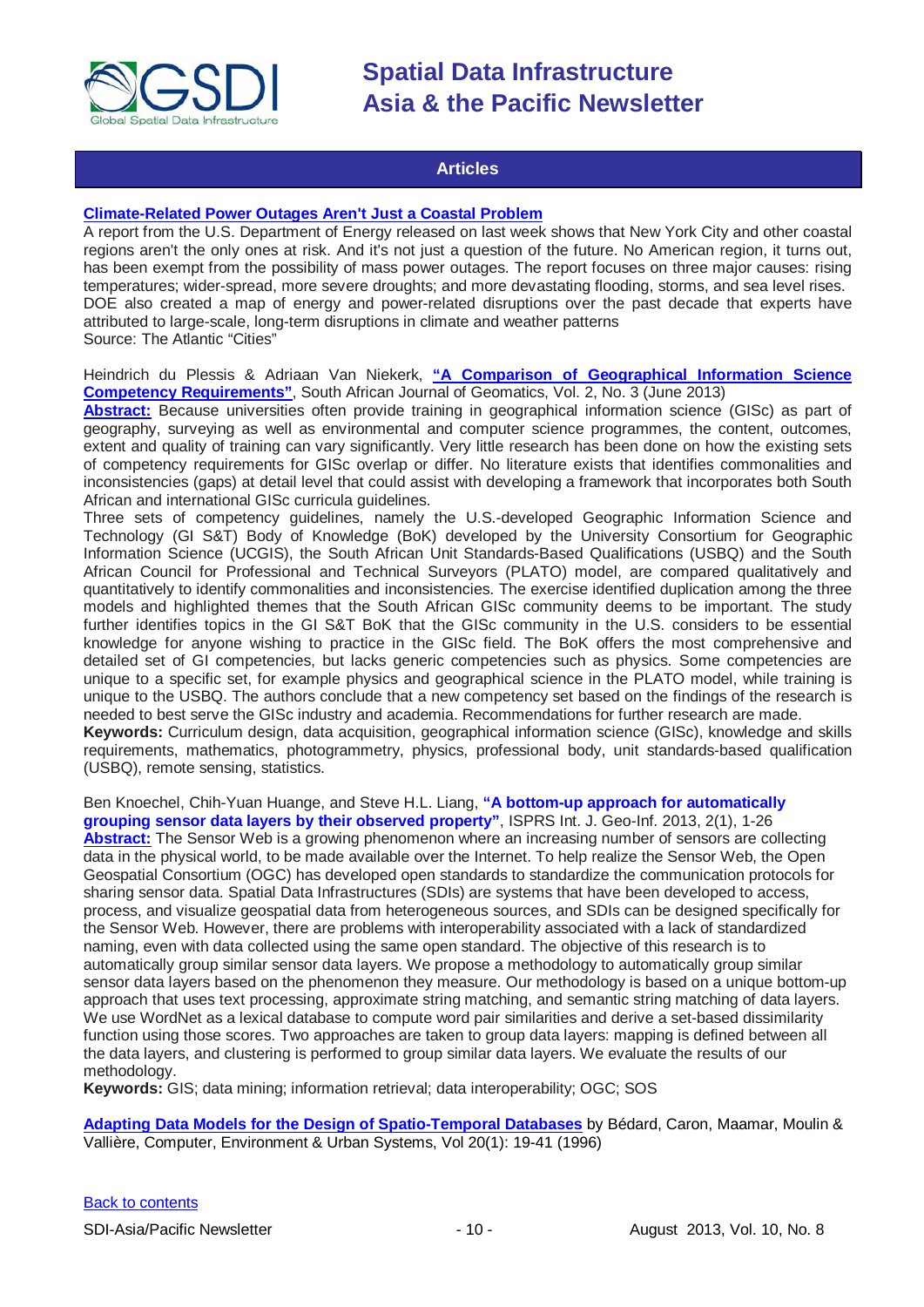

### **[Publishing OGC resources discovered on the mainstream web in an SDI catalogue](http://agile.gis.geo.tu-dresden.de/web/Conference_Paper/CDs/AGILE%202013/Short%20Papers/SP_S5.3_Kliment.pdf)**

Authors: Tomas Kliment, Carlos Granell, Vlado Cetl, Marcel Kliment, AGILE 2013 – Leuven, May 14-17, 2013 **Abstract:** Nowadays geospatial data users search for geospatial information within an SDI using discovery clients of a Geoportal application (i.e. INSPIRE Geoportal). If data producers want to promote related resources and make them available in the SDI, then they need to create metadata according to the predefined rules (i.e. INSPIRE metadata regulation) and publish them using a CSW standard. This approach allows for either distributed searches or harvesting metadata from different SDI nodes. Nevertheless, there are still a lot of data producers making their resources available on the Web without documenting and publishing in a standardised way. The paper describes a workflow to provide a tool to make OGC-based geospatial services found on the Internet discoverable through CSW-compatible service catalogues and, hence, more visible to a wider SDI community.

**Keywords:** mainstream web, OGC services, metadata, harvesting, geospatial catalogue.

### **[JOSIS: Special issue on Web and Wireless Geographic Information Systems, No 6 \(2013\):](http://www.josis.org/index.php/josis)**

### Table of Contents

Mining sensor datasets with spatiotemporal neighborhoods

Automatic integration of spatial data in viewing services

Interactive maps: What we know and what we need to know

Web and Wireless Geographic Information Systems

Using trend clusters for spatiotemporal interpolation of missing data in a sensor network

A dynamic and context-aware semantic mediation service for discovering and fusion of heterogeneous sensor data

Articles published by the Journal of Spatial Information Science (JOSIS) are free to download and read. JOSIS is an international, interdisciplinary, open-access journal dedicated to publishing high-quality, original research articles in spatial information science. The journal aims to publish research spanning the theoretical foundations of spatial and geographical information science, through computation with geospatial information, to technologies for geographical information use.

### **[3D Cadastral complexities in dense urban areas](http://mycoordinates.org/3d-cadastral-complexities-in-dense-urban-areas/)** by Tarun Ghawana, Joao Hespanha, Pradeep Khandelwal, & Peter van Oosterom

Cities in developing countries are expanding rapidly and consuming every possible space available. The growth is not only in their physical expansion but also the increased urban population. The space consumption is again not only horizontal but also vertically underground and upwards covering the skyline of the city (Godard, 2004). Delhi, being a metro city and also the capital of India, is not an exception to this phenomenon.

Property information systems based on 2D maps have served land administration and property management well for hundreds of years. However, most of the developed world (including Australia) and many developing countries now give ownership titles in buildings in three dimensions (3D) using the same 2D maps developed for traditional broad acre development on vacant land (CSDILA, 2012).

The paper aims to study the multi-stakeholding urban area locations where 3D (infrastructural) developments are creating more and more complex land management situations for the authorities involved. We are presenting some cases in brief to highlight the different aspects of complexities while focusing on a particular case study of multi infrastructure (utility) networks in one single area, where we have tried to understand the current administrative situation as well as spatial dimensions involved from Land Administration Domain Model context.

Source: Coordinates magazine

### **[Be insured with risk mapping](http://www.geospatialworld.net/Magazine/MArticleView.aspx?aid=30600&utm_medium=email&utm_source=Act-On+Software&utm_content=email&utm_campaign=Geospatial%20World%20Weekly%20July%20%27%27%2C%20%27013&utm_term=Be%20insured%20with%20risk%20mapping)** by Anusuya Datta

As globalisation and increasing catastrophes make risks around the world more and more complex, geoinformation and location analytics could open up a whole new vista for the insurance industry which needs to continuously innovate and develop new tools. Source: Geospatial Worldf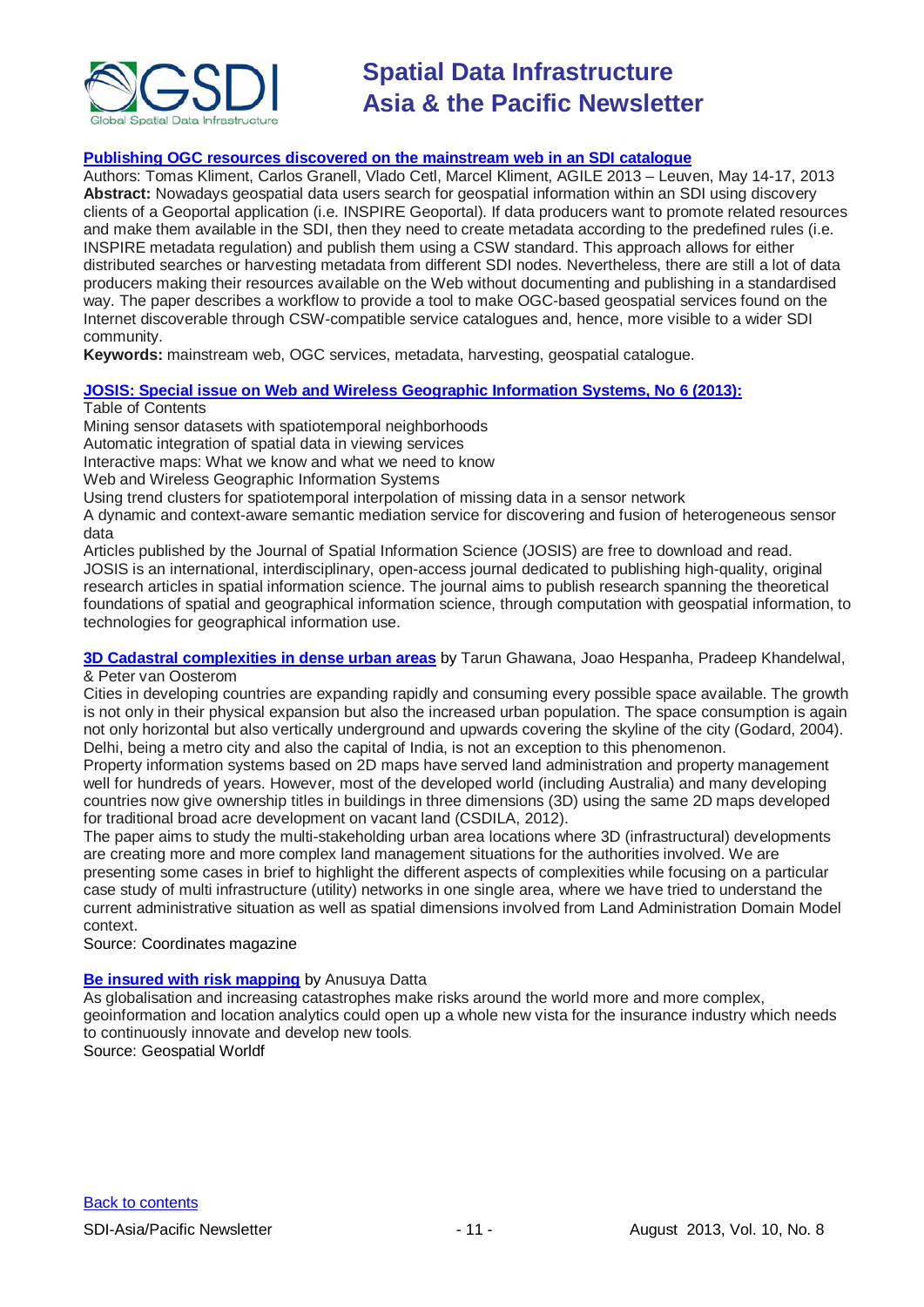

### **Books and Journals (including Videos and Web publications)**

### <span id="page-11-0"></span>**[Future trends in geospatial information management: the five to ten year vision](http://ggim.un.org/docs/meetings/3rd%20UNCE/UN-GGIM-Future-trends.pdf)**

A new edition of the Ordnance Survey/GGIM paper has been published, titled 'Future trends in geospatial information management: the five to ten year vision.' The document was prepared by John Carpenter and Jevon Snell of the Ordnance Survey at the request of the Secretariat for the United Nations Committee of Experts on Global Geospatial Information Management (UN-GGIM).

A first draft of this paper, building on both written contributions received and on discussions held in April 2012, was presented to the UN-GGIM for consideration at their Second Session in August 2012. This paper has now been updated to reflect the feedback received at that meeting and subsequent submissions.

This paper takes the views of a recognised group of experts from a wide range of fields related to the geospatial world, together with valuable contributions from the national mapping and cadastral authorities (NMCAs) and attempts to offer some vision of how this is likely to develop over the next five to ten years. Based on the contributions received, trends have been broken down into broad themes covering major aspects of the geospatial world. They are as follows: trends in technology and the future direction of data creation, maintenance and management; legal and policy developments; skills requirements and training mechanisms; the role of the private and non-governmental sectors; and the future role of governments in geospatial data provision and management.

### **[Article on the update to the US NSDI Strategic Plan as well as discussion of the Geospatial Platform](http://digital.onthefrontlines.net/i/141677)**

**[3D Visualisation World](http://visitor.benchmarkemail.com/c/v?e=2E5A3F&c=27A3B&l=42E79F4&email=20i0rPjCDuEQfH2i1glrmJemkgBQcCdv&relid=509BECB)** (May 2013 newsletter)

**3D Visualization World** 

### **Manuel of Photogrammetry, Sixth Edition Now Available**

The American Society for Photogrammetry and Remote Sensing (ASPRS) announces the Manual of Photogrammetry, Sixth Edition is now available for purchase through the ASPRS [Bookstore.](http://www.asprs.org/Publications-Other/Bookstore.html)

Under the leadership of J. Chris McGlone, PhD, CP, as Editor-in-Chief and George Y.G. Lee, Technical Editor, the Manual covers photogrammetry in depth, as well as its constituent technologies, providing the student, practitioner, or researcher with a single valuable reference resource.

The overall outline of this Sixth Edition is slightly modified from that of the Fifth Edition. The emphasis is again on digital methods and products, while material on film cameras and analog plotters has been deleted. The mathematical content has been further expanded, especially the treatment of replacement sensor models, along with discussions of digital image processing and computer vision algorithms.

### **SDI Cookbook update**

The SDI Cookbook, in its wiki version, now has an updated Chapter 10 to reflect the latest slate of standards and popular version numbers. We seek contributing editors for the other Chapters to also bring them up-to-date. About three months prior to the next GSDI Conference we will seek to affix a date and snapshot the Cookbook into a "SDI Cookbook 2013" PDF version. By saving a PDF and giving it a date of publication, it will clarify the reference and citation of the document and provide a time context.

If you are interested in helping update any of the chapters, please contact [Douglas Nebert.](mailto:ddnebert@usgs.gov)

### **[GSDI and IGS Global News, Issue 3 Volume 3 for 2013](http://www.gsdi.org/newsletters#GSDI)**

**[NewGeography website](http://www.newgeography.com/)**

### **[Mapping London blog](http://mappinglondon.co.uk/)**

### **[LandScan: a news update from Land Information New Zealand, Issue 64 \(March 2013\)](http://www.linz.govt.nz/sites/default/files/docs/supporting-info/about-linz/publications/landscan-201303.pdf)**

In this issue...

- International acclaim for the LINZ Data Service
- Property rights reputation remains high
- LINZ establishes Crown Land Centre of Expertise
- Location-based information to boost Canterbury recovery
- First new nautical paper chart produced in-house
- LINZ takes learners on a geospatial adventure
- Stakeholder survey thanks for your feedback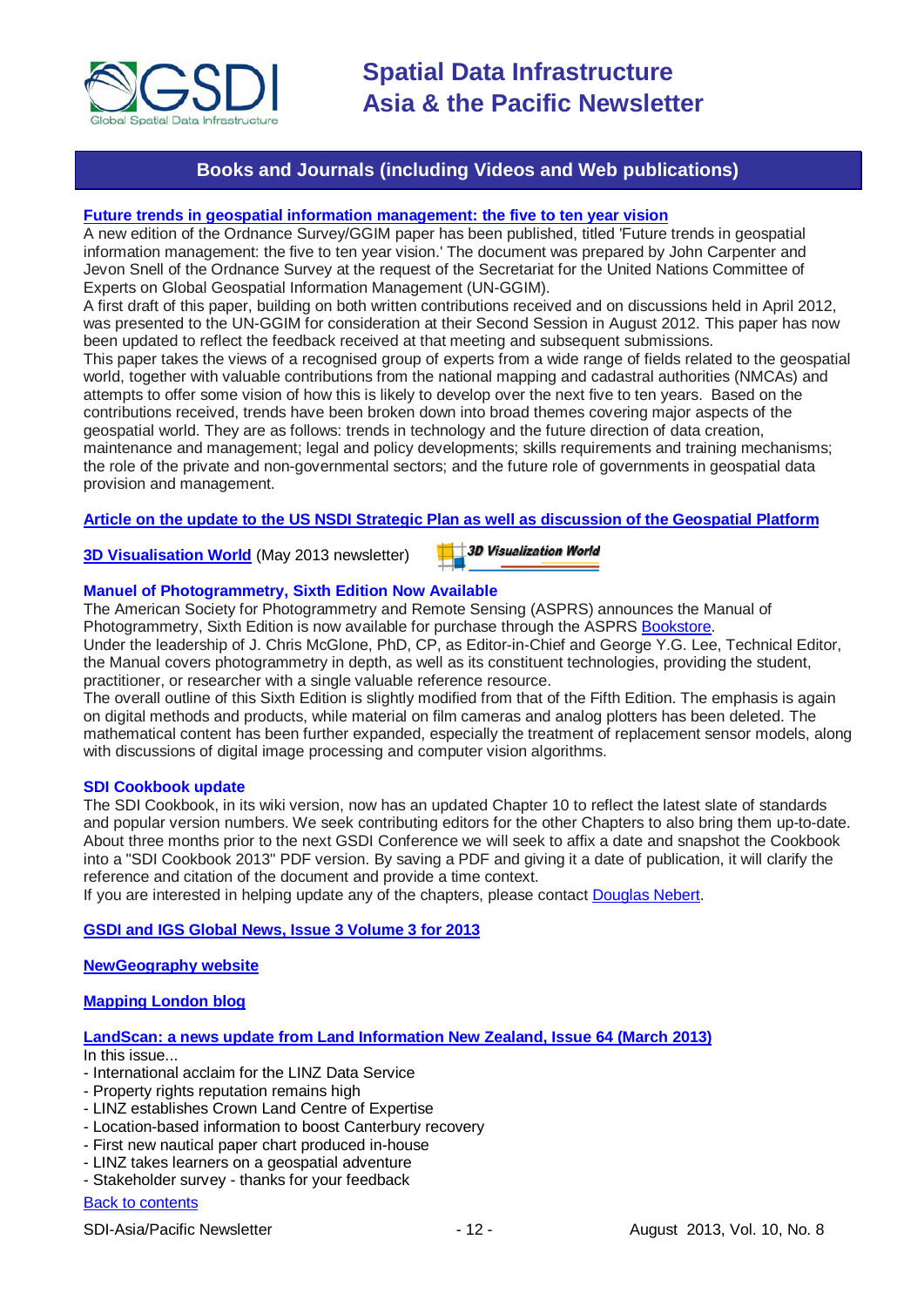

### **[Borderlines blog from the New York Times](http://opinionator.blogs.nytimes.com/category/borderlines/)**

Countries are defined by the lines that divide them. But how are those lines decided — and why are some of them so strange? Borderlines explores the stories behind the global map, one line at a time. by Frank Jacobs

Frank Jacobs is a London-based author and blogger. He writes about cartography, but only the interesting bits. His other blog is [Strange Maps](http://bigthink.com/blogs/strange-maps)

### Blog of **[Ragnvald Larsen, geographer](http://www.mindland.com/wp/)**

Geographer working with maps at the Norwegian Directorate for Nature Management. Part of his job is to contribute to development aid projects.

Steve Goldman's **[Map Fodder](http://www.mapfodder.com/index.html)** website

**[David Rumsay Map Collection](http://www.davidrumsey.com/)**

**International Society for Digital Earth** - August, 2012 [Newsletter](http://www.digitalearth-isde.org/news/isde-newsletter(201208).html)

**[Thoughts on the Geospatial industry, Open Standards and Open Source](http://cameronshorter.blogspot.com/2011/06/memoirs-of-cat-herder-coordinating.html)** Cameron Shorter's blog

**New Zealand - SDI Cookbook Chapter 6 – [Government and Industry, moving forward.](http://www.geospatial.govt.nz/sdi-cookbook-chapter-6-government-and-industry-moving-forward) Carnival Of The Geospatialists #3 - [Musings and Down-Right Cool Things Shared by the Geo Faithful](http://www.gisuser.com/content/view/25690/28/)**

**[Open Planet 5, the magazine published for the International gvSIG Conference is now available in](http://jornadas.gvsig.org/descargas/magazine)  [electronic format](http://jornadas.gvsig.org/descargas/magazine)**

**[SDI Magazine](http://www.sdimag.com/)**

**[Technology & More](http://www.trimble.com/technologyandmore/i2-2013/)** (July 2013)

**[Mother Pelican: A Journal of Sustainable Human Development](http://www.pelicanweb.org/solisustv08n12page1.html)** The December 2012 issue has been published

**[LiDAR News, Vol 3, No 11](http://www.lidarnews.com/newsletter/Vol3No11.htm)** (July 11, 2013 Newsletter)

**[LiDAR News magazine](http://lidarnews.com/emag/2013/vol3no4/index.html)** (July-August, Vol 3, No 4, 2013)

**[Think Quarterly](http://thinkquarterly.co.uk/#aboutthebook)** – Google's new on-line magazine

**[Coordinates](http://mycoordinates.org/pdf/feb13.pdf)** monthly magazine - **PDF** (February 2013)

**[SERVIR-Africa community news](http://www.servirglobal.net/africa/en/News/CommunityNews.aspx)**

**GISuser - [GIS and Geospatial Technology News](http://www.gisuser.com/)**

**[National Geographic website](http://www.nationalgeographic.com/)**

**[The Atlantic Cities website](http://www.theatlanticcities.com/)** including [Maps](http://www.theatlanticcities.com/posts/map/)

**[Professional Surveyor](http://www.profsurv.com/)** magazine

**[The American Surveyor](http://www.amerisurv.com/newsletter/12JUN2013.htm)** newsletter (June 12)

**[The American Surveyor Vol.10 No.6](http://amerisurv.com/emag/2013/vol10no6/index.html)** (May 2013)

**[My Co-ordinates e-zine](http://mycoordinates.org/pdf/oct12.pdf)** – October issue (PDF)

**[UN-SPIDER](http://www.un-spider.org/about/newsletter/un-spider-newsletter-213-earth-observation-disaster-response) Newsletter** June 2013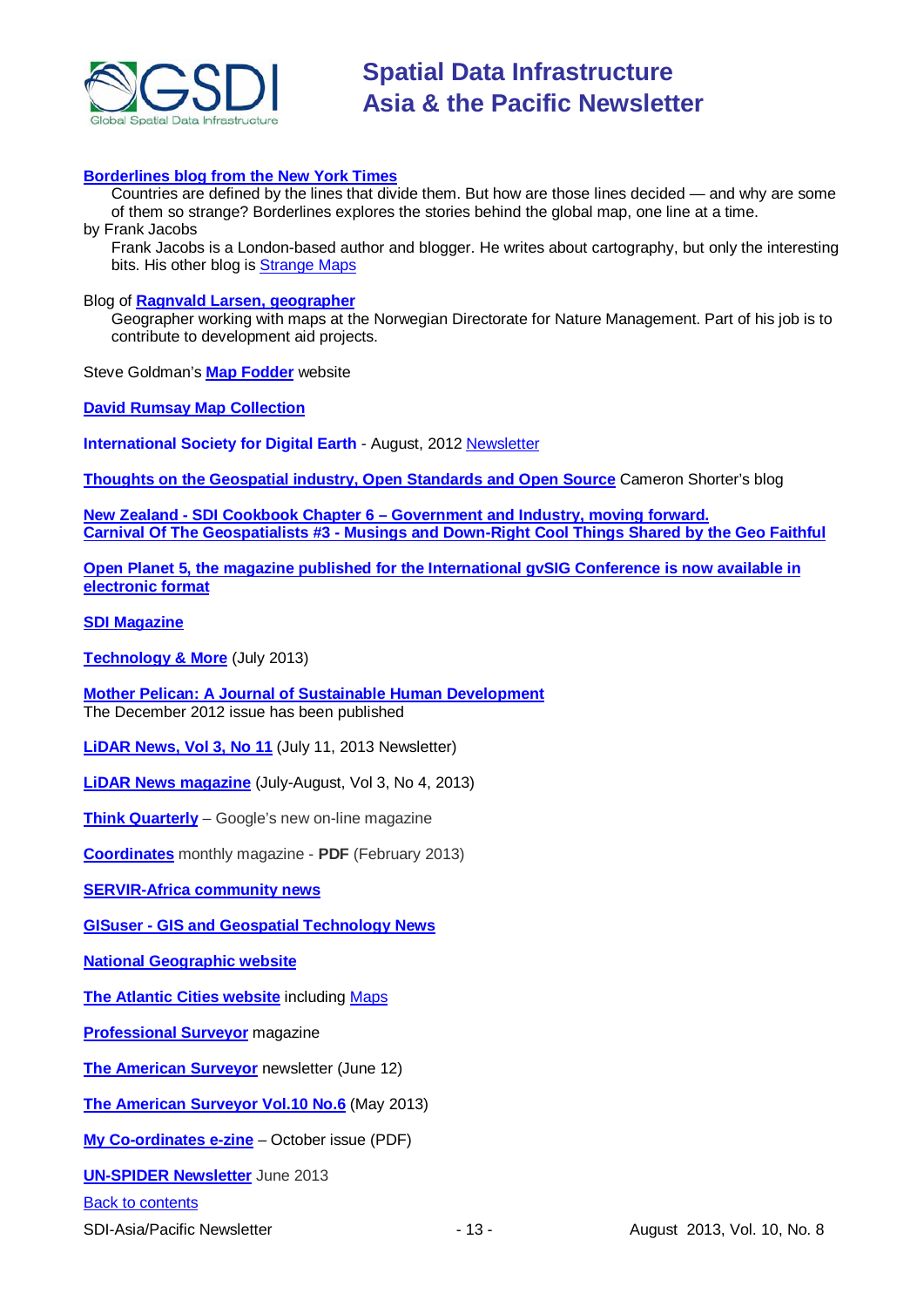

### **[UN SPIDER Updates](http://www.un-spider.org/about/updates/un-spider-updates-may-2013)** May 2013

#### **[Thematic Mapping blog](http://blog.thematicmapping.org/)** Terrain mapping with Mapnik

### <span id="page-13-0"></span>[Back to contents](#page-0-0)

### **Just for Fun!**



### **[Meet the Man Who Wants to Teach the World to Make Maps](http://www.wired.com/wiredscience/2013/07/anthony-robinson-mooc/)**

The world's first digital-mapping MOOC (massive open online course) kicks off tomorrow, and I'm really looking forward to it. Apparently I'm not alone. About 30,000 people from all over the world have enrolled so far. The course, called [Maps and the Geospatial Revolution,](https://www.coursera.org/course/maps) will be taught by Anthony Robinson, a geographer at Penn State. **SEE ALSO Training Opportunities below** Source: Wired Magazine

### **[ESRIUC Map Gallery People's Choice Winner](http://blog.gisuser.com/2013/07/15/esriuc-map-gallery-peoples-choice-winner-inspired-by-van-gogh/) Inspired by Van Gogh**



One of the most popular events at the annual ESRIUC each year is the Map Gallery where the works of thousands of GIS users from around the World are put on display and shared with attendees. Maps are judged and the "best" are selected based on a number of criteria. Selected maps are then featured in a future edition of The Map Book from Esri Press. This year, the People's Choice Award winning map was announced at the closing plenary address by Esri President Jack Dangermond. The award went to an eye-catching map that was very artistic and inspired by the work of Vincent Van Gogh… great stuff indeed!

Source: GISUser blog – see also **[2013 ESRIUC Map Gallery](http://www.flickr.com/photos/gisuser/sets/72157634658904788/)**

### **[The Exquisite Geometry of Global Flight Paths](http://www.theatlanticcities.com/arts-and-lifestyle/2013/07/exquisite-geometry-global-flight-paths/6302/)**

If you have not already stumbled across [Contrailz,](http://contrailz.com/) Alexey Papulovskiy's worldwide map of civilian plane built with a billion dots, you will easily get lost here. Airplane routes are always a visually rich topic.

… Papulovskiy's map, built with flight data from October of last year, plots higher altitudes in blue and lower altitudes in red. As a result, you can watch planes circle and land outside of London, even as others bypass the city overhead.

Source: The Atlantic "Cities": Maps





### **[The New Cartographers](http://www.washingtonpost.com/sf/brand-connect/wp/2013/07/22/the-new-cartographers/)**

In a garage in Washington DC, startup [MapBox](http://www.mapbox.com/) is changing the way we see the world. The 30-person team of engineers and designers helps companies create customizable maps using open-source data collected from mobile communities. It provides the tools to quickly create beautiful and interactive maps that are uniquely suited to the communities they serve.

… For the innovators at MapBox, the exploration and crafting of a map are done not by one person, but by a community. As technology makes it possible for anyone to contribute

data inputs – the results of their own yearnings for exploration and discovery – maps can now be created by communities to serve their own needs. MapBox lets those explorers present rich maps in ways that reflect their interests, for the first time.

Source: The Washington Post sponsor generated content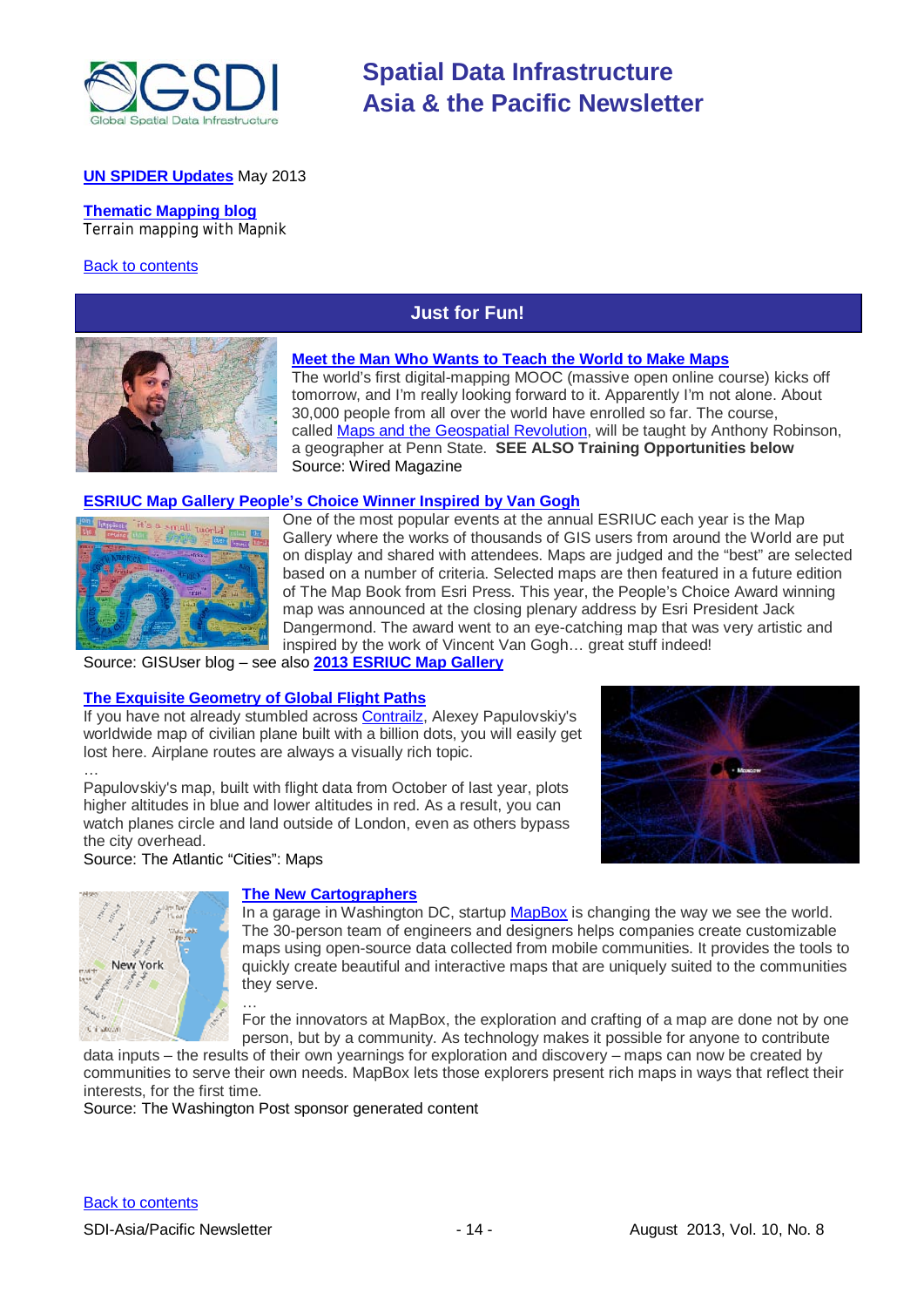

### **[INTERACTIVE: A MONTH OF CITI BIKE](http://www.newyorker.com/online/blogs/newsdesk/2013/07/month-of-citi-bike.html)**



It's been a long slog for New York City's bike-share program. Citi Bike, named for its primary sponsor, Citibank, was first announced by the Department of Transportation [in 2010,](http://www.nyc.gov/html/dot/html/pr2010/pr10_060.shtml) and, at that time, it was expected to be up and running by the spring of 2012. The launch was delayed by software problems and by Hurricane Sandy, but, two months ago, docking stations finally began appearing around Manhattan and Brooklyn. On Memorial Day, the bikes rolled out, offering rides to and from hundreds of locations.

We examined how the first few weeks of the program fared by tracking when the bikes appeared at different docks. After a Citi Bike is unlocked (through a code or a key), it can be used for up to forty-five minutes before it must be redocked. Using live

data provided by the Citi Bike Web site, it's possible to see [how many bikes](http://citibikenyc.com/stations) are checked into each station at any particular moment. Other Citi Bike-trackers have used this data to develop [insightful live views](http://strata.oreilly.com/2013/06/visualization-of-the-week-nyc-citi-bike-use-in-real-time.html) of the program, or to follow it closely for a [single day.](http://radar.oreilly.com/2013/07/interactive-maps-bike-share-new-york-washington-citibike.html#.UfA6UhgNxbc.twitter) We chose to take a long look, grabbing information at fifteenminute intervals each day for a month, from June 8th through July 8th. Source: The New Yorker

### **[Your social networks and the secret story of](http://theconversation.com/your-social-networks-and-the-secret-story-of-metadata-16119?utm_medium=email&utm_campaign=Latest%20from%20The%20Conversation%20for%2019%20July%202013&utm_content=Latest%20from%20The%20Conversation%20for%2019%20July%202013+CID_e79) metadata**

Researchers at MIT's Media Lab have created an application called **[Immersion](https://immersion.media.mit.edu/)**, which uses your email to display all of the people you communicate with in a highly visual way. Although it was designed primarily as a way of illustrating a person's connections and social networks, it has served to highlight the amount of information that is encoded in communication metadata and what can be done with that data without even needing the actual content of emails.

This is especially relevant at the moment with the revelations that the US secret service has been engaged in widespread surveillance using email and other personal data sourced from companies such as Google, Apple, Facebook and **Microsoft** 

Email metadata refers to information such as the sender and recipients of an email. On its own, this information may not be particularly very interesting, especially if as in the author's case, it is one of 53,129 emails that is in his work Gmail account.



But when visualised using a social network graph, relationships with particular people emerge along with their place in particular networks. Relationships emerge from the metadata that reflect working structures, projects the author has worked on and companies that he has interacted with. Source: [The Conversation](http://theconversation.com/au)

### **[Twitter Can Tell Whether Your Community Is Happy or Not](http://www.theatlanticcities.com/neighborhoods/2013/07/how-twitter-can-predict-your-communitys-wellbeing/6270/)**

We typically gauge happiness, among individuals and whole communities or demographics, with survey questions like "how satisfied are you with your life?" But surveys cost money and contain their own biases. And so these academics, led by Johannes Eichstaedt and Andrew Schwartz, began to wonder if they could glean some sense of a community's wellbeing from the firehose of daily updates many of us voluntarily communicate about ourselves on Twitter.

Source: The Atlantic "Cities"

### **[Tips To Save Yourself From death by PowerPoint](http://blog.gisuser.com/2013/07/24/tips-to-save-yourself-from-death-by-powerpoint/)**

Some useful tips here from [Stephen Hannon](http://www.lidarnews.com/content/view/9892/136/) as he picks on the topic of death by PowerPoint! We've all been there. An important customer meeting has finally been scheduled, and a presentation is needed. As usual, you feel there's a lot of information to be communicated. The outline is rote. You have files upon files of other similar presentations. Simply pick a few charts from here, and a few more from there. Pretty soon, a deck of more than 30 slides is in place. The title chart just needs to be updated, and a bit of shuffling is required. The deck is dense with some graphics, an awful lot of words, and too-small font size. There's not a prayer of fitting into the 60 minute slot. But, you've briefed the material umpteen times before, so you somehow convince yourself you can shave the metric to 45 seconds per chart, leaving plenty of time for discussion. Save, copy it to the memory stick, and off you go. It's called "Death by PowerPoint" and we've all been guilty of it. Source: AnyGeo blog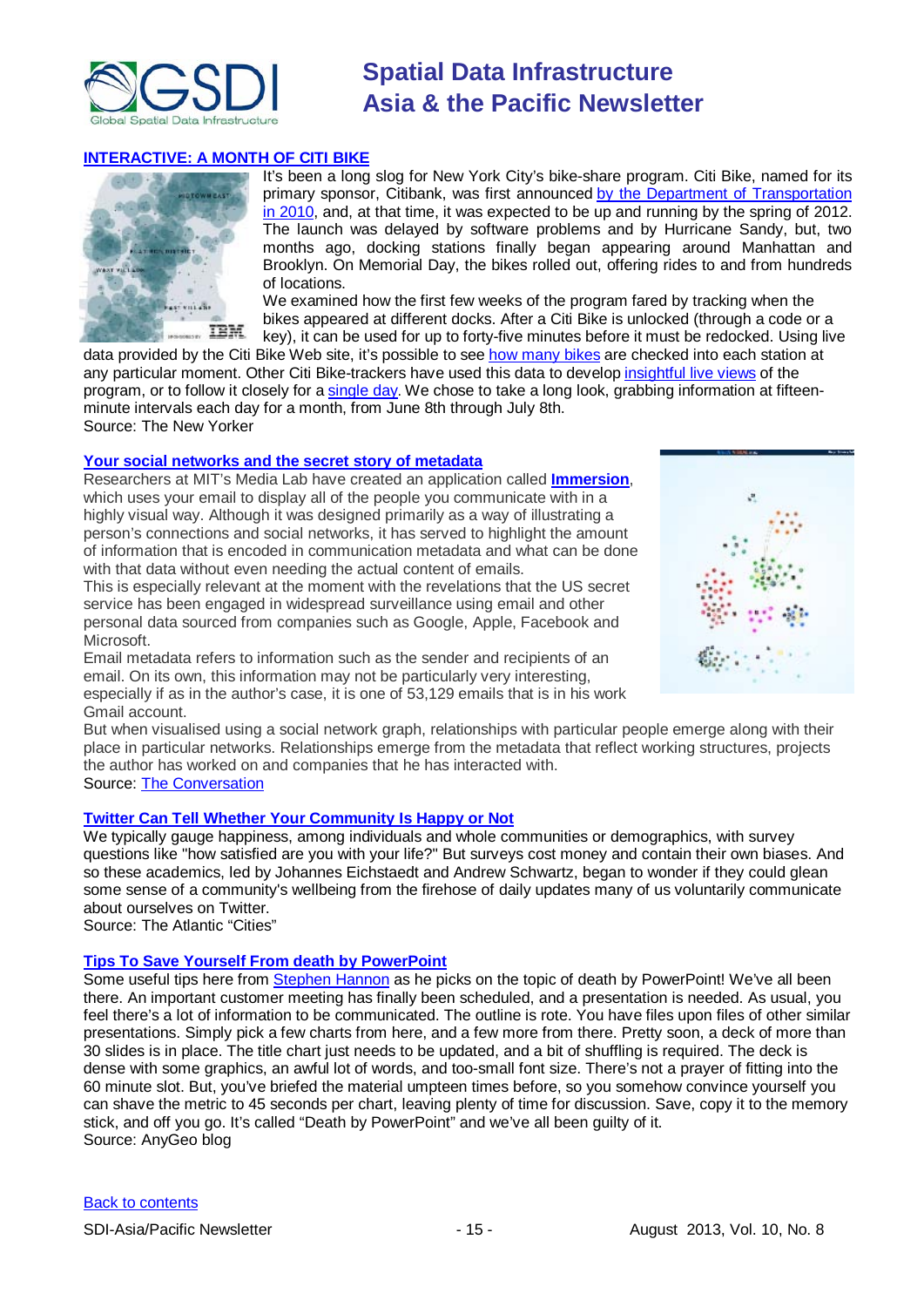

### **[Cartographic tattoos](http://www.geospatialworld.net/ImageoftheWeek/view.aspx?id=144&utm_medium=email&utm_source=Act-On+Software&utm_content=email&utm_campaign=Geospatial%20World%20Weekly%20July%20%27%27%2C%20%27013&utm_term=The%20cartographic%20tattoos)**

One could just choose a tattoo for what one loves or for what one is interested in. Most people who have tattoos will say that they got it for a specific time or person in their lives that they will never forget. Some people get tattoos to get attention. Some say their tattoos open new doors of communication. It is a way of expressing themselves and what they want. We came across some pictures on gizmodo.com where people are sporting tattoos that show maps of cities. These tattoos not only show their love for the hometown, but also their love



and passion for maps. After all a map is not just a symbol of streets and lanes. It connects people with places. One of the pictures shows a map of the Chicago El tattooed on the ribs of a youth. Another one shows New York's Five Points, the notorious neighbourhood that disappeared in the 19th century. Then there's one that shows a well-built shoulder with the Paris of 1910 map. Another one is a simple topographic map on a man's back. A girl showing Hanover in 1896, a wrist telling how Downtown Mexico has always been the heart of the city and a forearm etched with a map of Detroit. All these tattoos show a very special bonding between the person and the city. These pictures seem to be claiming that nothing says I love my city more than a permanent tattoo. After all tattoos are like hometowns. They leave a permanent mark. Don't they?

Source: Geospatial World – Image of the Week & [Gizmodo](http://gizmodo.com/11-map-tattoos-that-pay-tribute-to-cities-and-their-sys-830019049)

### <span id="page-15-0"></span>[Back to contents](#page-0-0)

## **Training Opportunities**

### **[PennState EDU Introduces Maps and the Geospatial Revolution Online Training](http://blog.gisuser.com/2013/07/16/pennstate-edu-introduces-maps-and-the-geospatial-revolution-online-training/)**

An amazing new effort from Penn State (PSU) kicks off this week in the form of a massive, online EDU offering – enter Maps and the Geospatial Revolution. In just 6-9 hours a week, students can enjoy this online offering and learn how advances in geospatial technology and analytical methods have changed how we do everything, and discover how to make maps and analyze geographic patterns using the latest tools. The course is led by PSU instructor, Anthony Robinson. Geospatial Gurus may find the course a little simple but anyone else is encouraged to take part. [See the course program.](https://www.coursera.org/course/maps)

Thanks to GISUser blog AND **[Meet the Man Who Wants to Teach the World to Make Maps](#page-13-0)** above

### **[UNIGIS distance learning MSc -](http://acagisc.blogspot.com/2013/06/unigis-distance-learning-msc.html) registration open for fall 2013**

Interested students and professionals from Central Asia will again have the opportunity to enhance their qualifications and to improve their career prospects: the UNIGIS MSc in 'Geographic Information Science & Systems' as well as the 'UNIGIS professional' certificate are offered via online distance learning to active professionals and graduates aiming at making GIS and Geoinformatics the basis for their current and future jobs.

The globally recognized UNIGIS qualifications are offered in Central Asia in a cooperation between the University of Salzburg's Z\_GIS competence centre and the Austria-Central Asia Centre for GIScience - ACA\*GIScience. Degrees and certificates are awarded from the University of Salzburg, Austria. The UNIGIS study programmes for Central Asia are based on English language online materials with support from instructors in local languages.

Registration now is open for the fall 2013 intake of students, starting in October. [Enquiries](mailto:unigis@aca-giscience.org) and a brochure for Central Asian students is [available online.](https://docs.google.com/file/d/0B1W9laE7MF3yNjZjMzM0NGItOGU1Ni00ODRkLTgwMTEtOTRjYTUxMWU5MTdi/edit?pli=1&hl=en)

### **Announcing the** Open Knowledge Public Lecture Tour of Australia **featuring Dr. Rufus Pollock founder of the Open Knowledge Foundation.**

The objectives of this open knowledge tour include:

- Talk to government representatives about the idea of 'open knowledge' especially 'open data', 'data journalism' & other 'open' events and efforts.
- Launch the official OKFN Australian chapter. GovHack+OKFN =  $\#$ Community!
- Appoint local OKFN volunteer ambassadors in cities across Australia, including an OKFN-au workplan ..<br>and volunteer drive. #Leadership
- Establish a senior advisory committee for an 'OKCon Asia Pacific' (NB OKCon in the Northern Hemisphere is in its 3rd year and will have over 1500+ people in attendance at the Geneva conference this year). #OKCon #AsiaPacific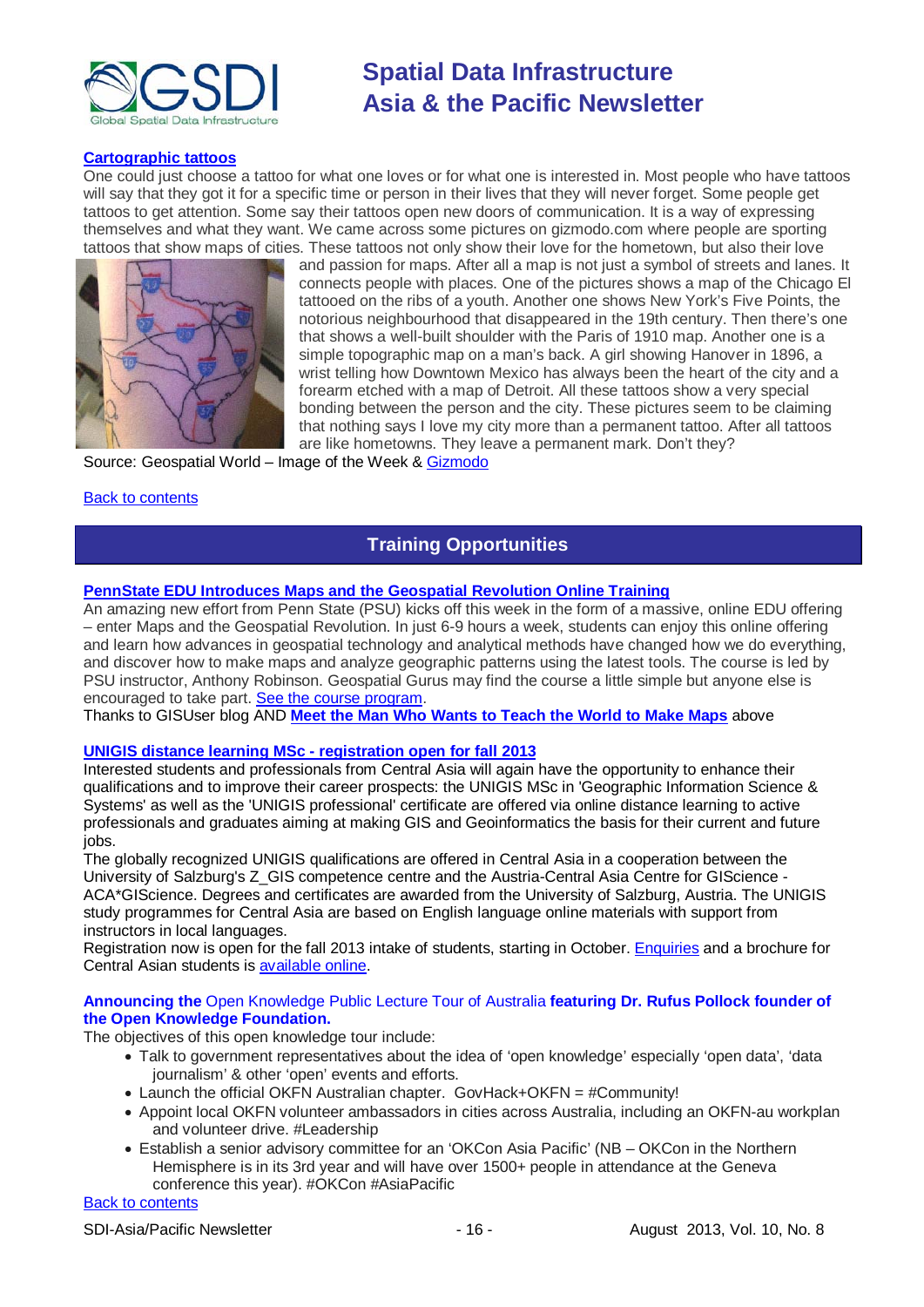

Locations include: Sydney 27/08, Canberra 28/08, Brisbane 29/08, Adelaide 30/08, Melbourne 2/09. [More information](http://au.okfn.org/2013/06/27/rufus-pollock-australia-tour/) or [Register for free tickets.](http://okfn-au.eventbrite.com.au/)

### **[Arizona State University](http://www.amerisurv.com/content/view/11050/153/) GIS Lab**

A good place to get a sense of where the geographic information system (GIS) field is headed is Lattie F. Coor Hall at Arizona State University in Tempe, Ariz. That's the home of the 30-credit-hour Masters of Advanced Study in GIS (MAS-GIS) Program within ASU's School of Geographical Sciences and Urban Planning. Here, students are exposed to not only the latest GIS concepts but also ever-evolving technologies. Source: The American Surveyor

### **[Free Webinars on Solving Data Challenges](http://www.safe.com/learning/webinars/)**

Sign up for future webinars and view past recorded webinars

### **[Course Spotlight: Master of Spatial Information Science](http://themelbourneengineer.eng.unimelb.edu.au/2012/02/course-spotlight-master-of-spatial-information-science/)**

The University of Melbourne [Course Spotlight: Master of Spatial Information Science](http://themelbourneengineer.eng.unimelb.edu.au/2012/02/course-spotlight-master-of-spatial-information-science/)

Spatial information is an essential and indispensable part of any economy's infrastructure. It is needed in all walks of life and on many scales, with applications in land tenure systems, environmental modelling, food production, disaster management, climate change modelling, engineering, architecture and urban planning. Current industry shortfalls in spatial information practitioners combined with a growing demand in Australia and internationally, ensure graduates a range of well-paid job opportunities.

Find out more about the [Master of Spatial Information Science,](http://www.msi.unimelb.edu.au/study/graduate/master-of-spatial-information-science/) as well as our [scholarship opportunities.](http://www.eng.unimelb.edu.au/study/graduate/scholarships.html)

### <span id="page-16-0"></span>[Back to contents](#page-0-0)

### **Funding Opportunities, Awards, Grants**

### **APPLICATIONS FOR COMMONWEALTH SCHOLARSHIPS TENABLE IN SOUTH AFRICA FOR DOCTORAL STUDIES AT THE UNIVERSITY OF PRETORIA, SOUTH AFRICA**

The University of Pretoria is a research intensive university. Hence, it is seeking candidates for doctoral studies who will make significant contributions to its research endeavour. As part of South Africa's contribution to the Commonwealth Scholarship and Fellowship Plan, the University of Pretoria has made funds available for two doctoral scholarships for students coming from Commonwealth Countries (excluding South African students). This scholarship will be known as the University of Pretoria Commonwealth Doctoral Scholarship and will be awarded on a competitive basis. The University of Pretoria has established a reputation for academic excellence, particularly in relation to some of its major research activities. Information about these research activities can be obtained from the [website](http://web.up.ac.za/default.asp?ipkCategoryID=1630) of the University. [Download PDF](http://lists.osgeo.org/pipermail/africa/attachments/20130530/0bafb5b6/attachment-0001.pdf)

- The UP Commonwealth Doctoral Scholarship will be awarded to applicants who are citizens of Commonwealth countries.

- Applicants must conduct their studies at the University of Pretoria.

- Applicants must have completed the degree that will give them admission to a doctoral programme a maximum of three years prior to their application for the University of Pretoria Commonwealth Doctoral Scholarship.

- Applicants must not be older than 35 years of age at time of application.
- Masters students currently registered at the University of Pretoria are not eligible for the Doctoral Scholarship.
- The value of this Doctoral Scholarship will be R120 000 in 2014.
- The holder of this scholarship may hold supplementary bursaries/ grants/scholarships.

- The scholarship will be for a maximum period of support of three academic years. Doctoral students who are not able to complete within the maximum three academic year period due to unforeseeable reasons must provide a written motivation supported by their supervisor as to why an extension is necessary. The extension request will be considered by the University's Institutional Selection Committee. **Closing DATE for 2014 academic year– 30 August, 2013**

# **[Singapore Geospatial Challenge](http://sgeospatial.weebly.com/sgwhat.html)**

The Singapore Geospatial Challenge [SGC] is an initiative of the Singapore Land Authority to encourage the use of Geographic Information Systems technology in schools. Supported by the United Nations Initiative on Global Geospatial Information Management (UNGGIM), the challenge is organized for Junior Colleges and Secondary School students to help create a spatially enabled Singapore.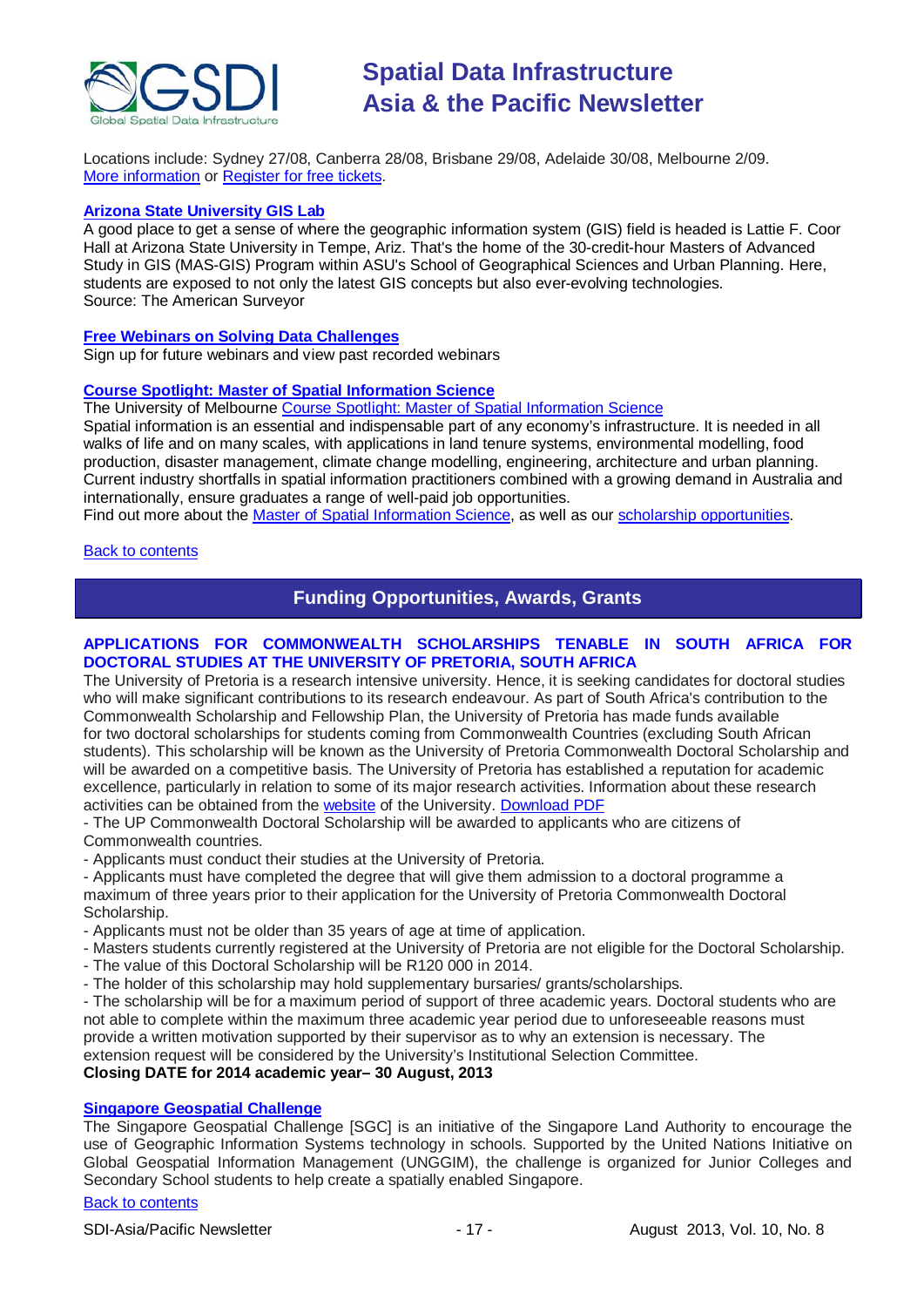

### **Details:**

The main event will be held on the 2nd August 2013, Singapore Geospatial Challengers will have to plan an optimal route prior to the event and use a geospatial mobile application (created by Organizing-Partner, Nanyang Polytechnic) to navigate around the civic district while they check-into caches (e.g. Heritage Buildings/Trees) selected by SGC partnering agencies, NParks, NEA and NHB. While navigating and checkinginto the caches with their mobile device, students will learn of the power and benefits that geospatial information and applications can bring while simultaneously uncovering Singapore's rich historical and green heritage. Once checked-in, the cache would become unavailable to other challengers for a set period of time. Challengers waiting to check-in may opt to use their 'Lifelines' [limited!] to unlock the cache so that they may check-into the cache. Conversely, rival teams may want to work together to challenge reigning teams by creating quiz-barriers to caches they might be attempting to check-into.

### **[Singapore Government launches app competition](http://www.futuregov.asia/articles/2013/apr/03/singapore-government-launches-app-competition/)**

The Singapore Government announced the launch of **Apps4SG**, an app development competition promoting the use of government data in developing innovative applications. **The Competition is open to all Singapore residents**.

To be eligible for the competition, a developer must create either a mobile or web-based application featuring the use of at least one government dataset.

The government is offering three attractive cash prizes to winners - the first prize is SG\$10,000, the second SG\$5000, and the third SG\$3000. In addition, all apps will be eligible for consideration to receive seed funding. The government will provide free cloud services to each participating team.

Participants are encouraged to participate in hackathons to get a headstart in conceptualizing ideas and prototypes. Apps that are developed from these hackathons can be submitted to Apps4SG.

### Health Up! - May 2013

Environment Up! - April 2013

Apps4SG Hackathon - June 2013

Workshops on app development and government data will be organized for participants to attend. Register your interest with us and be kept informed! [http://www.data.gov.sg/apps4sg/reg.aspx](https://owa.unimelb.edu.au/owa/redir.aspx?C=SzHNAl626ki9PiQZsK0eOSMT6H7CBtAI1q5ZvdwYeK6fo1dS_t5_M86QLVJxctM5SbXJkOBBAIY.&URL=http%3a%2f%2fwww.data.gov.sg%2fapps4sg%2freg.aspx) **Submission deadline: October 1, 2013.**

#### **CARIS announces 2014 calendar contest**

**Note from the Editors:** the rewards offered are the kudos & recognition associated with publication. Further note – entrants are required to utilize the CARIS software.

CARIS' popular calendar contest is back! Now in its eighth year of production, the calendar contest continues to gain in popularity. [Submit your CARIS images for the calendar contest](http://www.caris.com/calendar/contest14/)

Submissions for the 2014 calendar contest are now being accepted. CARIS software users are encouraged to submit their favourite CARIS imagery including geospatial datasets, maps, charts, 3-D

views and more. **The submission deadline is Friday, September 13, 2013.**

### **New this year – You vote for the winners**

#### **Winners will be featured in the 2014 CARIS calendar**

Once the voting period ends, the 12 images with the highest number of votes will win a spot in the 2014 CARIS calendar. In addition, CARIS judges will choose two additional images to be included in the 14-month calendar. The winning images will also be published on the CARIS website as downloadable calendar desktop images and be displayed on CARIS' social media pages.

The overall calendar contest winner, with the highest number of votes, will receive a mounted copy of their winning image and will be featured in CARIS Coastlines.

#### **Check out our past calendar winners**

Previous calendar images can be found on the [Calendar Desktop Images](http://www.caris.com/calendar/contest13/index.cfm) web page. Check ou[t last year's winner.](http://www.caris.com/news/story.cfm?ID=279) The deadline for submissions is **September 13, 2013**.For more information, contact [CARIS.](mailto:info@caris.com)

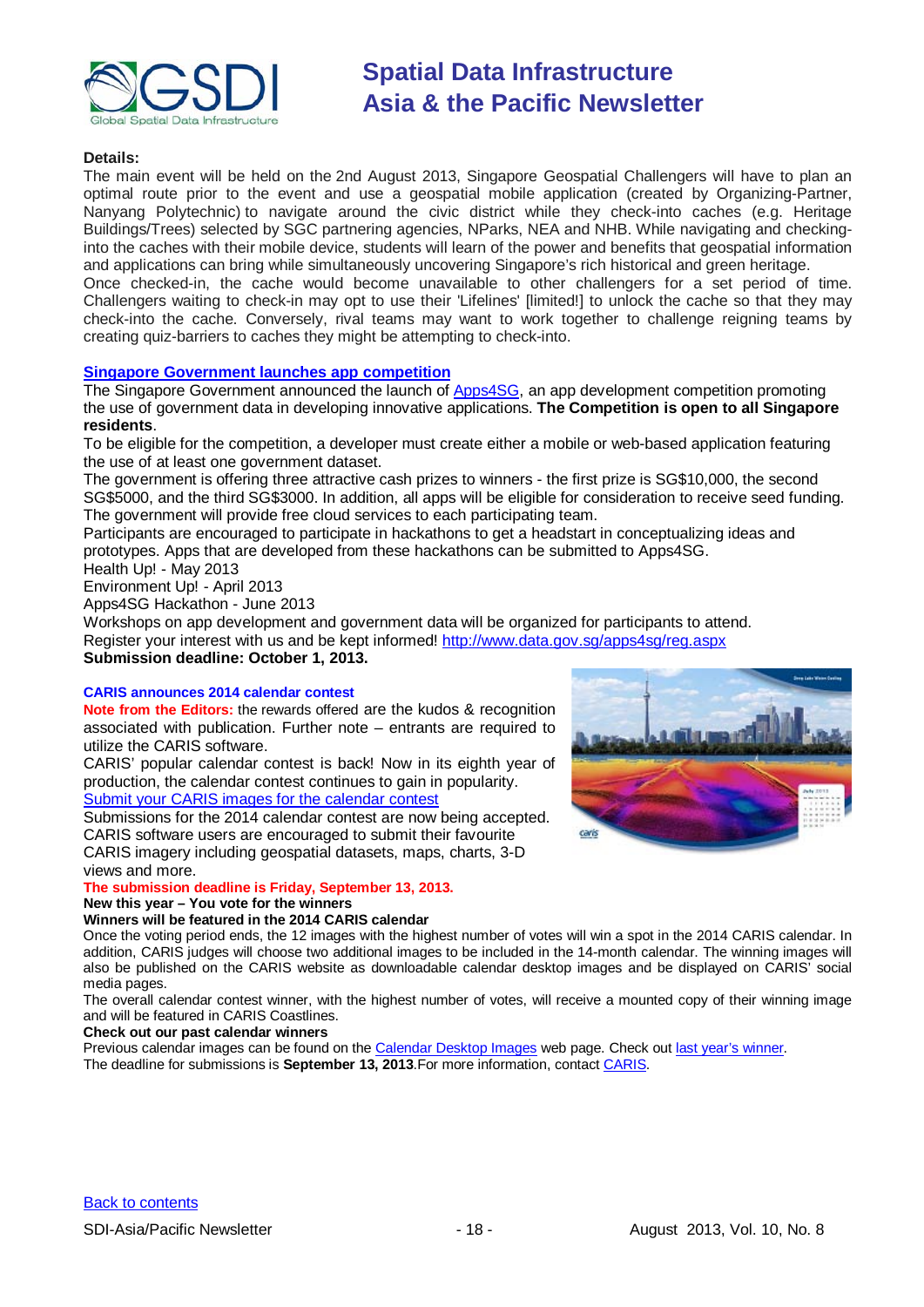

### **[2013 IEEE Data Fusion Contest](http://www.grss-ieee.org/community/technical-committees/data-fusion/data-fusion-contest/)**

Recently, the IEEE Geoscience and Remote Sensing Society announced plans for its **2013 Data Fusion Contest**. The Contest, which helps connecting students and researchers around the world, evaluates existing methodologies at the research or operational level to solve remote sensing problems using data from various sensors. The Contest is open not only to IEEE members, but to everyone, and consists of two parallel competitions: Best Paper Award and Best Classification Award. The winning teams will receive an



iPad, an IEEE Certificate of Appreciation, and a free open access publication in an IEEE GRSS Journal. Final results will be announced at the 2013 IEEE International Geoscience and Remote Sensing Symposium in Melbourne, Australia, in July 2013.

Thanks to AnyGeo blog

### **[Ideas Challenge](http://www.gmes-masters.com/ideas-challenge)**

The Ideas Challenge is at the core of the GMES Masters competition. It invites students, entrepreneurs, start-up companies and SMEs to submit their ideas for an innovative commercial use of GMES to a secure online database on the GMES Masters website. The best idea for a commercially viable business idea using GMES data will be rewarded. The winner will be rewarded with a cash prize of EUR 10,000 as well as the chance to get his idea further developed in one of the six ESA Business Incubation Centres (BICs). The incubation package has a value of up to EUR 60,000.

### **[ESA App Challenge](http://www.gmes-masters.com/esa-app-challenge)**

The European Space Agency (ESA) will award the ESA App Challenge to the best application idea for the usage of GMES on mobile phones. Proposals shall address one or more GMES main thematic areas (land, marine environment, atmosphere, climate change, emergency management). ESA is looking for ideas that can be implemented quickly into a profitable business. The application should consist of a base app containing info and news on GMES, as well as one or more specific content modules that provide relevant location-based data to users in real time. The winner will be considered for support by one of the six European Space Agency's Business Incubation Centres (ESA BICs) across Europe (value up to EUR 60,000).

### **[European Space Imaging High-Res Challenge](http://www.gmes-masters.com/european-space-0)**

European Space Imaging (EUSI) is Europe's leading provider of Very High-Resolution (VHR) satellite data. EUSI will award the best application idea using the most advanced VHR satellite data. Application ideas which are easily implementable, sustainable, cut costs and create efficiencies are of high interest. Participants are required to submit detailed application ideas including business concepts. The winner will be awarded a data package of EUSI satellite data worth up to EUR 20,000 for use in further developing the winning application.

### **[DLR Environmental Challenge](http://www.gmes-masters.com/dlr-environmental)**

DLR is looking for new applications in Earth observation, especially proposals addressing the mapping of the environment and climate. Ideas for using Earth observation to manage sustainable supplies of energy are also welcome. In addition to any kind of non-satellite geoinformation, proposals should be based on existing or imminent Earth observation satellite data that is available either for free or under commercial terms. The product or service generated from the idea should support either professionals from organisations and companies in environmental assessment, or the general public and consumer-oriented markets. Both regional and global applications and services are possible. Innovative ways to link the service with users are especially encouraged. The ideas should also describe a realistic scenario for their implementation involving either the general public or commercial benefits. The winner(s) will receive a voucher for a workshop or initial coaching according to what further realisation of the idea requires.

### **[Best Service Challenge](http://www.gmes-masters.com/best-service)**

The Best Service Challenge invites service providers to upload profiles of their existing services within the main thematic areas of GMES to the GMES Masters competition website. The Best Service Challenge aims at increasing the awareness of existing Earth Monitoring Services and their benefits to European citizens. The winner of the Best Service Challenge will benefit from a substantial satellite data quota made available with financial support by the European Commission.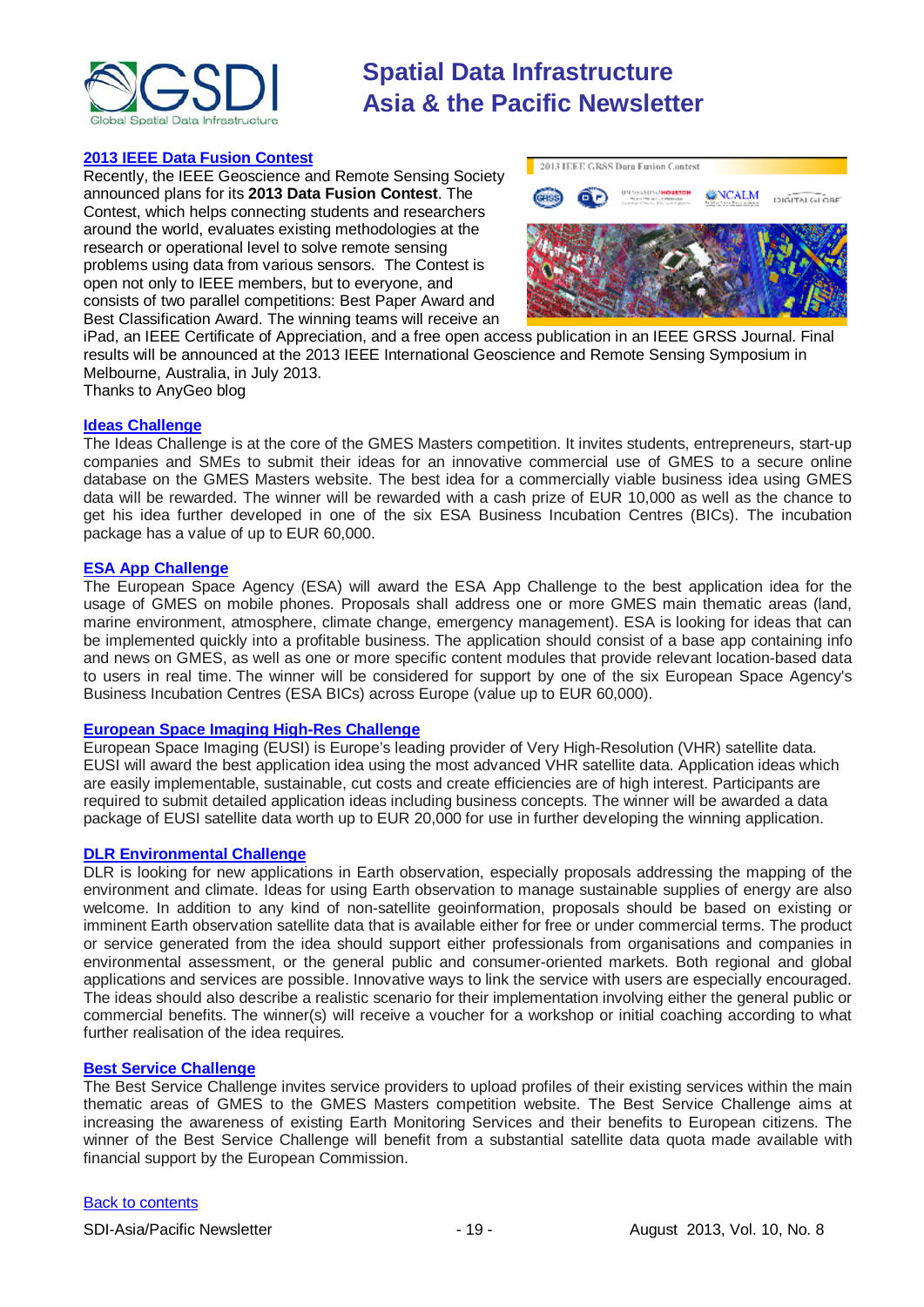

### **[T-Systems Cloud Computing Challenge](http://www.gmes-masters.com/t-systems-cloud)**

T-Systems will award the prize for its Cloud Computing Challenge to the best GMES application or service idea that will make use of the cloud computing model Infrastructure-as-a-Service (IaaS) to provide Earth observation data on demand via user-oriented web portal or mobile devices. T-Systems will assist the winner in getting the awarded project off the ground. They will support the winner to realise an innovation project, which could lead to a long-term partnership.

#### **[Challenge to spur the geospatial industry](http://geospatialworld.net/index.php?option=com_content&view=article&id=23850:challenge-to-spur-the-geospatial-industry&catid=75:miscellaneous-events)**

The Singapore Land Authority has launched OneMap Challenge that seeks to promote the development of innovative map-based desktop and mobile applications by businesses and the community.

The OneMap Challenge provides a platform for application developers to showcase their creativity through the apps they develop to an increasingly tech-savvy population and enterprises, including those represented by the Association of Small and Medium Enterprises (ASME) which is one of the competition promotion partners. The Challenge also aims to facilitate collaborations between potential business partners for creating location-based apps that are useful for business enterprises and the general community.

With two top prizes of \$20,000 cash each and other attractive prizes up for grabs, the OneMap Challenge is divided into two categories – Web Applications for applications that run on web browsers and Mobile Applications for those that run on smart phones, tablets and other portable devices.

Visit <http://www.sla.gov.sg/OneMapChallenge> to learn more about OneMap Challenge and check out the OneMap Facebook page at [www.facebook.com/OneMap.](http://www.facebook.com/OneMap)

Source: Geospatial World and [SLA press release](http://www.sla.gov.sg/htm/new/new2012/new0401.htm)

#### <span id="page-19-0"></span>[Back to contents](#page-0-0)

### **Employment Opportunities**

### **GIS Job Board Launches New Website: [www.gisjobboard.com](http://www.gisjobboard.com/)**

New Site Provides Employers and Job Seekers Tools to Post and Search Jobs and Resumes in the GIS and Geospatial Disciplines

GIS Job Board has launched a new website specifically dedicated to GIS and other geospatial disciplines. The new site makes it simple for employers and job seekers to post and search for jobs and resumes. The site was created to serve the growing needs of the GIS community and help with recruiting and job seeking efforts. Visitors also have the option to view the site in a different language if they choose, making it easier for them to have access to the content

Registered users can receive jobs or resumes by email. They can also flag jobs and resumes as well as save searches, setup resume alerts, and save resumes and jobs. Users have the capability of private messaging other users in case they ever want to communicate with someone.

For more information about GIS Job Board, please visit their website at **[www.gisjobboard.com](http://www.gisjobboard.com/)**

### <span id="page-19-1"></span>[Back to contents](#page-0-0)

### **Conference Proceedings**

### **[2013 Esri International User Conference Paper Sessions](http://proceedings.esri.com/library/userconf/proc13/index.html)**

### **[Proceedings: GMES & Africa Water Resources Management Workshop, May 14-15, 2013, Abuja, Nigeria](http://capacity4dev.ec.europa.eu/africa-eu-part.gmes/minisite/water-resources-management-workshop-14-15-may-2013-abuja-nigeria)**

The "GMES and Africa" process was launched by the Maputo Declaration, signed on 15 October 2006. The initiative aims to strengthen and further develop infrastructure for a more coherent exploitation of Earth Observation data (space and in-situ), technologies and services in support of the environmental policies for sustainable development in Africa and ACP countries.

[Back to contents](#page-0-0) The GMES & Africa Water Resources Management Workshop (the 2nd GMES & Africa workshop) was organized through the BRAGMA FP7 project and was co-financed by the European Union in the framework of the joint Africa-EU Strategy and by the host organisation NASRDA. It was attended by over 60 participants from over 30 African countries and included representatives of the AUC, AMCOW, ECOWAS, EAC, CEMAC and NEPAD. The Workshop was furthermore attended by representatives from the EU and EU financed supporting projects in Africa and the European Space Agency. The background of the African technical representatives, as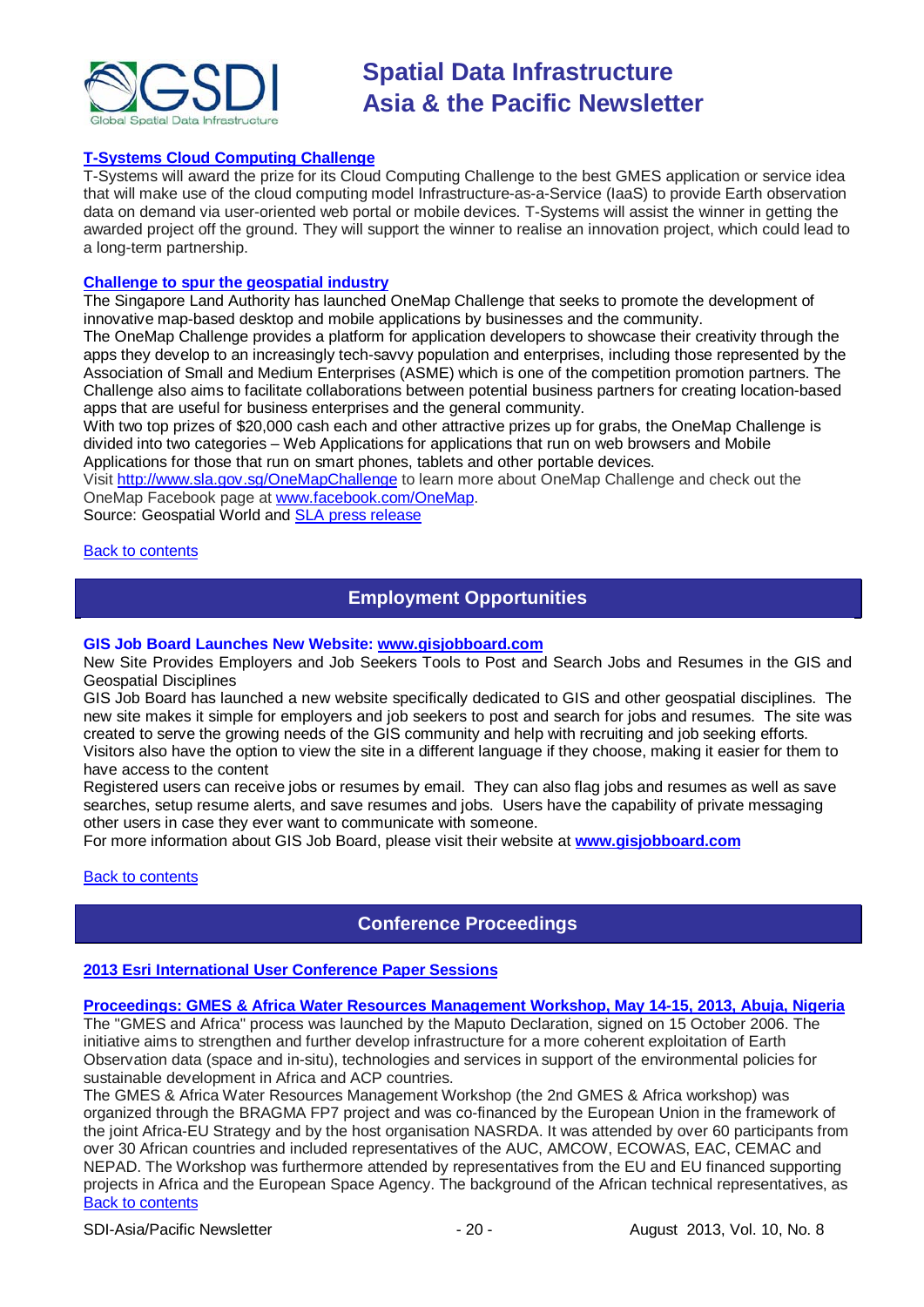

proposed by the AUC, was very broad and ranged from members of various (trans-boundary) water resources implementation organizations to members from various national universities, as well as the NASRDA, which also acted as the Workshop local organizing committee.

See: [Report on the 2nd GMES and Africa Workshop on Water Resources Management](http://capacity4dev.ec.europa.eu/sites/default/files/file/23/05/2013_-_1210/report_on_the_2nd_gmes_and_africa_workshop_on_wrm.pdf) (PDF) **Note:** a 3rd [GMES & Africa workshop focusing on Long Term Management of Natural Resources](http://capacity4dev.ec.europa.eu/africa-eu-part.gmes/minisite/3-long-term-management-natural-resources-workshop) will be held June 25-26, 2013, in Sharm el-Sheikh, Egypt.

### **[Australia: AURIN Training Update](http://blogs.unimelb.edu.au/aurinands/2013/05/13/aurin-training-update/)**

Between the 1st and 3rd of May over 35 participants representing 15 partners agencies took part in a training and information session on the [Australian Urban Research Infrastructure Network](http://aurin.org.au/) (AURIN) [portal](https://apps.aurin.org.au/gate/index.html) and demonstrator projects conducted as part of the North West Melbourne Data Integration Project. This project has been delivered through the Centre for Spatial Data Infrastructures and Land Administration and jointly funded by the Australian National Data Service (ANDS) and AURIN.

Click [here](http://vimeo.com/62744887) to view the latest Demonstrator video, showcasing the latest eTools and data available through the AURIN Portal.

### <span id="page-20-0"></span>[Back to contents](#page-0-0)

### **Conferences, Events**

For upcoming events of global or major international interest, please visit the [upcoming conference list o](http://gsdi.org/events/upcnf.asp)n the GSDI website – as this conference list will be reserved for conferences within or with specific interest to the Asia Pacific Region.

### **The editors welcome news of conferences & events from the newsletter subscribers**

### **[Call for Expression of Interest to host AARSE 2014 and future Conferences](http://lists.gsdi.org/pipermail/sdi-africa/2010-November/001135.html)**

Call for Expression of Interest to host the 10th biennial International Conference of the African Association of Remote Sensing of the Environment (AARSE) in October 2014 and future Conferences.

| <b>Date</b>                | <b>Location</b>                  | <b>Event</b>                                                                                                                                                                                                                                                                                                                                                                                                                                                             |
|----------------------------|----------------------------------|--------------------------------------------------------------------------------------------------------------------------------------------------------------------------------------------------------------------------------------------------------------------------------------------------------------------------------------------------------------------------------------------------------------------------------------------------------------------------|
| <b>August 2013</b>         |                                  |                                                                                                                                                                                                                                                                                                                                                                                                                                                                          |
| 5-7 August<br>"NEW"        | Brisbane,<br>Australia           | 18th Annual Geospatial Solutions Conference GITA 2013<br>Theme: WISDOM THROUGH THE SPATIAL SPHERE -<br><b>BUILDING ON FUNDAMENTALS</b>                                                                                                                                                                                                                                                                                                                                   |
| 17-18 August<br>"NEW"      | Auckland, NZ                     | <b>Maori GIS Association National Conference</b>                                                                                                                                                                                                                                                                                                                                                                                                                         |
| 19-24 August<br>"NEW"      | Tokyo, Japan                     | <b>Summer Seminar on GNSS</b>                                                                                                                                                                                                                                                                                                                                                                                                                                            |
| 21-23 August<br>"NEW"      | Bangkok,<br>Thailand             | 5th International Conference on HealthGIS 2013                                                                                                                                                                                                                                                                                                                                                                                                                           |
| 26-29 August               | Arlington, VA,<br>USA.           | 2nd Symposium on Advances in in Geospatial Technologies<br>for Health<br>This event is being organized in collaboration with the 5th<br>International Conference on Medical Geology - MEDGEO 2013<br>scheduled for August 24-30, 2013 in Arlington, Virginia, USA.<br>Abstract submission deadline: CLOSED June<br>The organizing committee welcomes your attendance. There will<br>be a number of workshops and short courses for young researchers<br>in these fields. |
| 26-28 August               | Kuching,<br>Sarawak,<br>Malaysia | The 8th International Symposium on Digital Earth (ISDE8) with<br>the theme of "Transforming Knowledge into Sustainable Practice"<br>will be held in Kuching, Sarawak, Malaysia.                                                                                                                                                                                                                                                                                          |
| 30 August -<br>1 September | Beijing, China                   | <b>International Conference 2013 on Spatial Planning and</b><br><b>Sustainable Development</b><br>Abstract deadline closed: 15 April 2013.                                                                                                                                                                                                                                                                                                                               |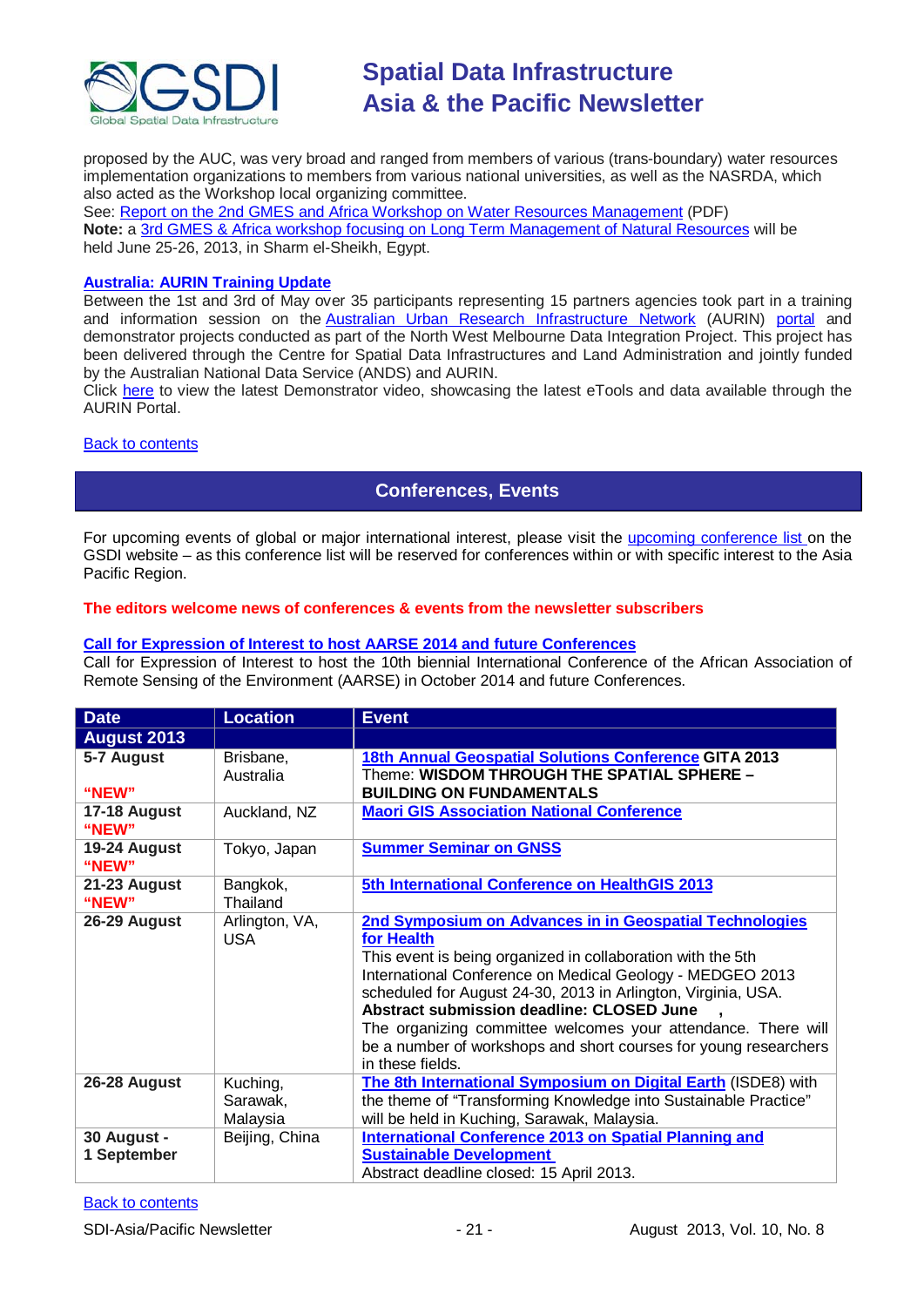

| <b>September</b><br>2013<br>$2 - 4$ September | Jakarta,<br>Indonesia | <b>UN/Indonesia Workshop on Climate Change</b><br>United Nations/Indonesia International Conference on<br><b>Integrated Space Technology Applications to Climate Change</b><br>Application deadline: CLOSED May 31, 2013<br>The United Nations is organizing the United Nations/Indonesia<br>International Conference on Integrated Space Technology<br>Applications to Climate Change under the framework of the United<br>Nations Programme on Space Applications. The Conference will be<br>hosted by Indonesia's National Institute of Aeronautics and Space<br>(LAPAN). This conference will bring together experts from the<br>space and the climate change community as well as decision<br>makers to discuss methods to use space-based applications to<br>support the identification and implementation of adaptation<br>measures, as well as to share experiences and lessons learned on<br>the use of such applications in the context of mitigation.<br>The objectives of the Conference are:<br>1) To discuss ways in which countries affected by climate change<br>can make better use of space applications to assess vulnerability to<br>climate change.<br>2) To identify potential alternatives in the context of mitigation and<br>adaption to climate change<br>3) To improve synergies among space agencies and organizations<br>targeting efforts on climate change.<br>4) To strengthen international and regional cooperation in this area.<br>5) To raise awareness on the recent advances in space-related<br>technologies, services and information resources which can be use<br>to assess the impacts of climate change and the effects of<br>measures implemented to reduce such impacts.<br>Applicants must have a well-established professional working<br>experience in a field related to the theme of the Conference.<br>Applicants should ideally be involved in the planning or<br>implementation of relevant space programmes in relevant<br>governmental organizations, international or national agencies,<br>non-governmental organizations, research or academic institutions<br>or industry.<br>Within the limited financial resources available to the co-sponsors,<br>a number of qualified applicants from developing countries, who |
|-----------------------------------------------|-----------------------|------------------------------------------------------------------------------------------------------------------------------------------------------------------------------------------------------------------------------------------------------------------------------------------------------------------------------------------------------------------------------------------------------------------------------------------------------------------------------------------------------------------------------------------------------------------------------------------------------------------------------------------------------------------------------------------------------------------------------------------------------------------------------------------------------------------------------------------------------------------------------------------------------------------------------------------------------------------------------------------------------------------------------------------------------------------------------------------------------------------------------------------------------------------------------------------------------------------------------------------------------------------------------------------------------------------------------------------------------------------------------------------------------------------------------------------------------------------------------------------------------------------------------------------------------------------------------------------------------------------------------------------------------------------------------------------------------------------------------------------------------------------------------------------------------------------------------------------------------------------------------------------------------------------------------------------------------------------------------------------------------------------------------------------------------------------------------------------------------------------------------------------------------------------------------------------------------------------------------------------------------------------------------------|
|                                               |                       | have expressed the need for financial support will be offered<br>financial support to attend the Conference. This may include the<br>provision of a round-trip air ticket between Jakarta and the<br>applicant's international airport of departure and daily subsistence<br>allowances to cover board and lodging for the duration of the<br>Conference. En-route expenses or any changes made to the air                                                                                                                                                                                                                                                                                                                                                                                                                                                                                                                                                                                                                                                                                                                                                                                                                                                                                                                                                                                                                                                                                                                                                                                                                                                                                                                                                                                                                                                                                                                                                                                                                                                                                                                                                                                                                                                                         |
|                                               |                       | ticket must be the responsibility of the participants.                                                                                                                                                                                                                                                                                                                                                                                                                                                                                                                                                                                                                                                                                                                                                                                                                                                                                                                                                                                                                                                                                                                                                                                                                                                                                                                                                                                                                                                                                                                                                                                                                                                                                                                                                                                                                                                                                                                                                                                                                                                                                                                                                                                                                             |
| 7-19 September                                | Tehran, Iran          | <b>ISNET/ISA Workshop on Space Applications for Disaster Risk</b>                                                                                                                                                                                                                                                                                                                                                                                                                                                                                                                                                                                                                                                                                                                                                                                                                                                                                                                                                                                                                                                                                                                                                                                                                                                                                                                                                                                                                                                                                                                                                                                                                                                                                                                                                                                                                                                                                                                                                                                                                                                                                                                                                                                                                  |
|                                               |                       | <b>Reduction and Management</b><br>Application deadline: CLOSED June 30, 2013<br>The objectives of the Workshop are:<br>To provide participants with a broad overview of space-based<br>1)<br>technologies for disaster risk reduction and management<br>To provide specialized training in the processing, interpretation<br>2)<br>and applications of satellite remote sensing data for disaster<br>risk reduction and management<br>impart hands-on training<br>on floods, earthquakes,<br>3)<br>To                                                                                                                                                                                                                                                                                                                                                                                                                                                                                                                                                                                                                                                                                                                                                                                                                                                                                                                                                                                                                                                                                                                                                                                                                                                                                                                                                                                                                                                                                                                                                                                                                                                                                                                                                                             |
|                                               |                       | landslides, cyclones, tsunamis and avalanches using space-                                                                                                                                                                                                                                                                                                                                                                                                                                                                                                                                                                                                                                                                                                                                                                                                                                                                                                                                                                                                                                                                                                                                                                                                                                                                                                                                                                                                                                                                                                                                                                                                                                                                                                                                                                                                                                                                                                                                                                                                                                                                                                                                                                                                                         |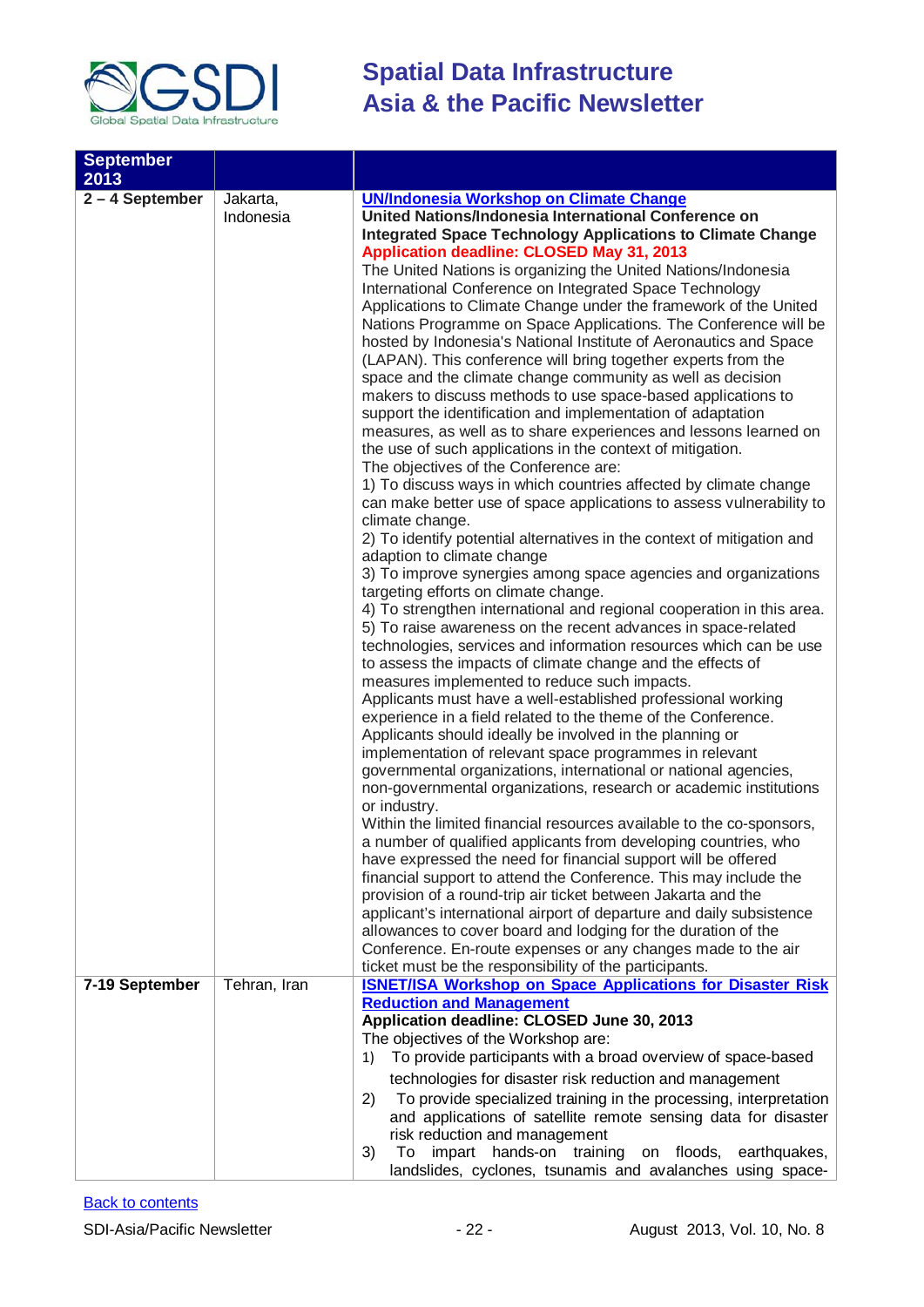

| $12 - 14$<br><b>September</b> | Enschede, NL  | derived optical, SAR and microwave remote sensing data<br>To impart knowledge on the use of advanced disaster risk<br>4)<br>reduction and management techniques and methodologies in<br>handling space-derived data<br>To develop familiarization with techniques used to integrate<br>5)<br>optical and SAR data for applications in different disaster<br>hazard areas<br>To enhance horizontal cooperation and collaboration among<br>6)<br>the participants through the development of synergy<br>Applicants must have a professional background of working in the<br>fields of satellite image processing, interpretation and analysis,<br>disaster management applications especially floods, earthquakes<br>and landslides. Applicants should ideally be involved in the areas of<br>space technology applications for disaster risk reduction and<br>management particularly on early warning, prevention, response<br>and mitigation in space agencies, disaster management authorities<br>and other space-related organisations. Those with the knowledge<br>and working experience of optical, SAR/microwave remote sensing<br>data processing and interpretation would be given preference.<br>Postgraduate students who are in the second phase of their studies<br>in disaster management area or Ph.D. fellows who are in the<br>starting phase of their studies are encouraged to apply.<br>ISNET will offer full/partial funding to a limited number of deserving<br>applicants from OIC member states only. This will include the<br>provision of a round-trip air ticket between Tehran and the<br>applicant's international airport of departure and daily/subsistence<br>allowance to cover board and lodging for the duration of the<br>Workshop. En-route expenses or visa fees must be the<br>responsibility of the participants. While applying for funding, an<br>applicant must submit a letter of recommendation from the head of<br>organisation alongwith a duly-filled application form to ISNET.<br>Incomplete application forms shall either be returned or not be<br>entertained depending upon the date of receipt.<br><b>GISDECO: URBAN FUTURES. Multiple visions, paths and</b><br>constructions<br>Deadline for abstract submission: 15 April 2013<br>Notification of acceptance: 15 May 2013<br>Deadline full paper submission: 15 August 2013?<br>The upcoming GISDECO (GIS for Developing Countries)<br>conference is being hosted by the Department of Urban and<br>Regional Planning and Geo-Information Management (PGM)<br>(Faculty ITC, University of Twente) and jointly organized with N-<br>AERUS (Network-Association of European Researchers on<br>Urbanisation in the South).?<br><b>CALL FOR PAPERS</b><br>Some pre-conference workshops/meetings can be arranged for a<br>small fee can also be facilitated. Should there be a desire for these<br>please contact the local organization committee before 31 March |
|-------------------------------|---------------|--------------------------------------------------------------------------------------------------------------------------------------------------------------------------------------------------------------------------------------------------------------------------------------------------------------------------------------------------------------------------------------------------------------------------------------------------------------------------------------------------------------------------------------------------------------------------------------------------------------------------------------------------------------------------------------------------------------------------------------------------------------------------------------------------------------------------------------------------------------------------------------------------------------------------------------------------------------------------------------------------------------------------------------------------------------------------------------------------------------------------------------------------------------------------------------------------------------------------------------------------------------------------------------------------------------------------------------------------------------------------------------------------------------------------------------------------------------------------------------------------------------------------------------------------------------------------------------------------------------------------------------------------------------------------------------------------------------------------------------------------------------------------------------------------------------------------------------------------------------------------------------------------------------------------------------------------------------------------------------------------------------------------------------------------------------------------------------------------------------------------------------------------------------------------------------------------------------------------------------------------------------------------------------------------------------------------------------------------------------------------------------------------------------------------------------------------------------------------------------------------------------------------------------------------------------------------------------------------------------------------------------------------------------------------------------------------------------------------------------------------------------------------------------------------------------------------------------------------------------------------------------------------------------------------------------------------------------------------|
|                               |               | 2013.<br>For any further information or communication regarding the<br>conference please only use this email.                                                                                                                                                                                                                                                                                                                                                                                                                                                                                                                                                                                                                                                                                                                                                                                                                                                                                                                                                                                                                                                                                                                                                                                                                                                                                                                                                                                                                                                                                                                                                                                                                                                                                                                                                                                                                                                                                                                                                                                                                                                                                                                                                                                                                                                                                                                                                                                                                                                                                                                                                                                                                                                                                                                                                                                                                                                            |
| $17 - 18$<br><b>September</b> | Singapore     | 8th Annual GDI APAC 2013: Geospatial Defence & Intelligence<br>2013                                                                                                                                                                                                                                                                                                                                                                                                                                                                                                                                                                                                                                                                                                                                                                                                                                                                                                                                                                                                                                                                                                                                                                                                                                                                                                                                                                                                                                                                                                                                                                                                                                                                                                                                                                                                                                                                                                                                                                                                                                                                                                                                                                                                                                                                                                                                                                                                                                                                                                                                                                                                                                                                                                                                                                                                                                                                                                      |
| "NEW"<br>$23 - 27$            | TSUKUBA,      | <b>ASPAR 2013 The 4th Asia-Pacific Conference on Synthetic</b>                                                                                                                                                                                                                                                                                                                                                                                                                                                                                                                                                                                                                                                                                                                                                                                                                                                                                                                                                                                                                                                                                                                                                                                                                                                                                                                                                                                                                                                                                                                                                                                                                                                                                                                                                                                                                                                                                                                                                                                                                                                                                                                                                                                                                                                                                                                                                                                                                                                                                                                                                                                                                                                                                                                                                                                                                                                                                                           |
| <b>September</b>              | Japan         | <b>Aperture Radar</b><br>"Overcoming the Hardships: Responding to Disasters with SAR"                                                                                                                                                                                                                                                                                                                                                                                                                                                                                                                                                                                                                                                                                                                                                                                                                                                                                                                                                                                                                                                                                                                                                                                                                                                                                                                                                                                                                                                                                                                                                                                                                                                                                                                                                                                                                                                                                                                                                                                                                                                                                                                                                                                                                                                                                                                                                                                                                                                                                                                                                                                                                                                                                                                                                                                                                                                                                    |
| 24-25                         | Kuala Lumpur, | <b>International Symposium &amp; Exhibition on Geoinformation (ISG)</b>                                                                                                                                                                                                                                                                                                                                                                                                                                                                                                                                                                                                                                                                                                                                                                                                                                                                                                                                                                                                                                                                                                                                                                                                                                                                                                                                                                                                                                                                                                                                                                                                                                                                                                                                                                                                                                                                                                                                                                                                                                                                                                                                                                                                                                                                                                                                                                                                                                                                                                                                                                                                                                                                                                                                                                                                                                                                                                  |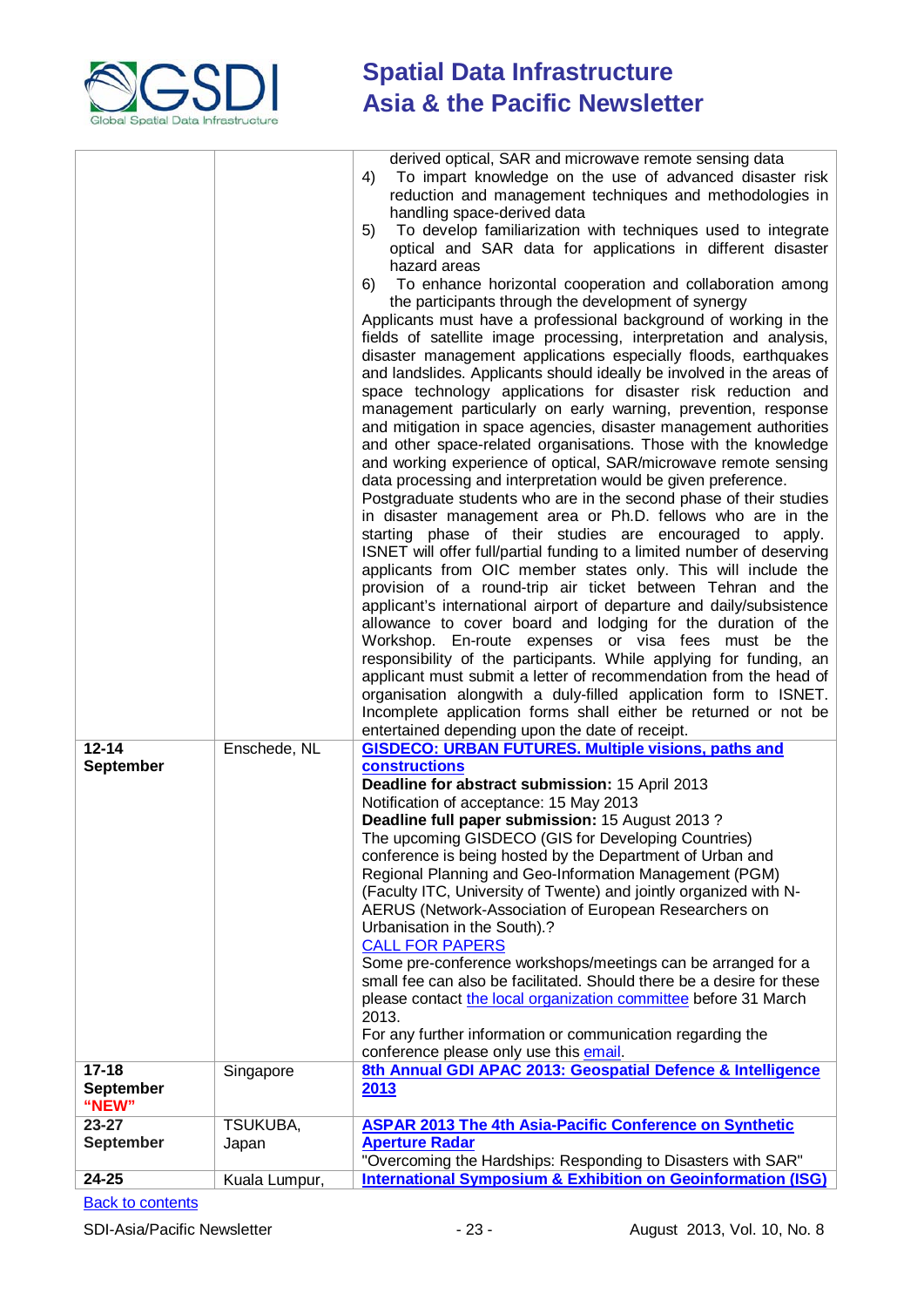

| <b>September</b><br>"NEW" | Malaysia            |                                                                                                                                           |
|---------------------------|---------------------|-------------------------------------------------------------------------------------------------------------------------------------------|
| 24-26                     | Kuala Lumpur,       | <b>Asia Geospatial Forum 2013</b>                                                                                                         |
| <b>September</b>          | Malaysia            | <b>CALL for ABSTRACTS</b><br>Contact                                                                                                      |
|                           |                     | 30 May 2013<br><b>Abstract Submission</b>                                                                                                 |
|                           |                     | Abstract Acceptance<br>15 June 2013<br>Non-Acceptance                                                                                     |
|                           |                     | 30 June 2013<br>Authors' Registrations                                                                                                    |
| October 2013              |                     |                                                                                                                                           |
| 8-10 October              | Ankara, Turkey      | <b>APSCO 5th International Symposium on Satellite Remote</b>                                                                              |
|                           |                     | <b>Sensing (RS) and Geographic Information System (GIS)</b>                                                                               |
| "NEW"                     |                     | <b>Development in the Asia-Pacific Region</b>                                                                                             |
|                           |                     | Abstract deadline: July 15th, 2013.                                                                                                       |
| $15 - 17$ October         | Coombe Abbey,       | 1st call for papers for the 9th International Workshop of the                                                                             |
|                           | Warwickshire,<br>UK | <b>EARSeL Special Interest Group (SIG) on Forest Fires.</b> The<br>workshop is organised by the University of Leicester with support      |
|                           |                     | from the Laboratory of Forest Management and Remote Sensing,                                                                              |
|                           |                     | Faculty of Forestry and Natural Environment, Aristotle University of                                                                      |
|                           |                     | Thessaloniki.<br>Contact                                                                                                                  |
|                           |                     | <b>EXTENDED deadline for abstract submission is 15 April 2013.</b>                                                                        |
| 23-25 October             | Beijing, China      | <b>United Nations International Conference on Space-based</b>                                                                             |
|                           |                     | <b>Technologies for Disaster Management - "Disaster risk</b>                                                                              |
|                           |                     | identification and response".<br>Please submit your application for participation online until 10                                         |
|                           |                     | August 2013.                                                                                                                              |
|                           |                     | In the context of the Conference the International Training                                                                               |
|                           |                     | Programme "Flood Risk Mapping, Modelling and Assessment using                                                                             |
|                           |                     | Space technology" will be organised for 25 participants of the                                                                            |
|                           |                     | conference.                                                                                                                               |
|                           |                     | The organisers will be able to provide financial support to a limited<br>number of participants. Only participants/experts representing a |
|                           |                     | country and/or an organisation engaged in developing a long-term                                                                          |
|                           |                     | partnership with UN-SPIDER will be considered for the funding                                                                             |
|                           |                     | support. Those who request funding support must express their                                                                             |
|                           |                     | government's or organisation's intention to develop a work                                                                                |
|                           |                     | programme with UN-SPIDER in the coming years. The support will<br>defray the cost of travel (round-trip ticket - most economic fare -     |
|                           |                     | between the airport of international departure in their country of                                                                        |
|                           |                     | residence and Beijing) and/or room and board expenses during the                                                                          |
|                           |                     | duration of the event.                                                                                                                    |
|                           |                     | If you have further questions about the conference, contact Mr.                                                                           |
|                           |                     | Shirish Ravan, Telephone: (+86) (10) 6353 3527                                                                                            |
|                           |                     | For specific questions related to the registration process contact<br>Ms. Liu Jing, Telephone: (+86) (10) 6353 3527                       |
| 28 - 30 October           | Tehran, Iran        | 2nd Meeting of the Regional Committee of United Nations                                                                                   |
|                           |                     | <b>Global Geospatial Information Management for Asia and the</b>                                                                          |
|                           |                     | Pacific (UN-GGIM-AP)                                                                                                                      |
|                           |                     | Theme: NGIA's roles in successful disaster response                                                                                       |
|                           |                     | The 2 <sup>nd</sup> Plenary Meeting of the Regional Committee of United<br>Nations Global Geospatial Information Management for Asia and  |
|                           |                     | the Pacific (UN-GGIM-AP) is being hosted by the National                                                                                  |
|                           |                     | Cartographic Center of Iran under the theme of National Geospatial                                                                        |
|                           |                     | Information Authorities' (NGIAs') Roles in Successful Disaster                                                                            |
|                           |                     | Response.                                                                                                                                 |
|                           |                     | The theme was chosen based on a common understanding and<br>recognition that strengthening regional capacities for disaster               |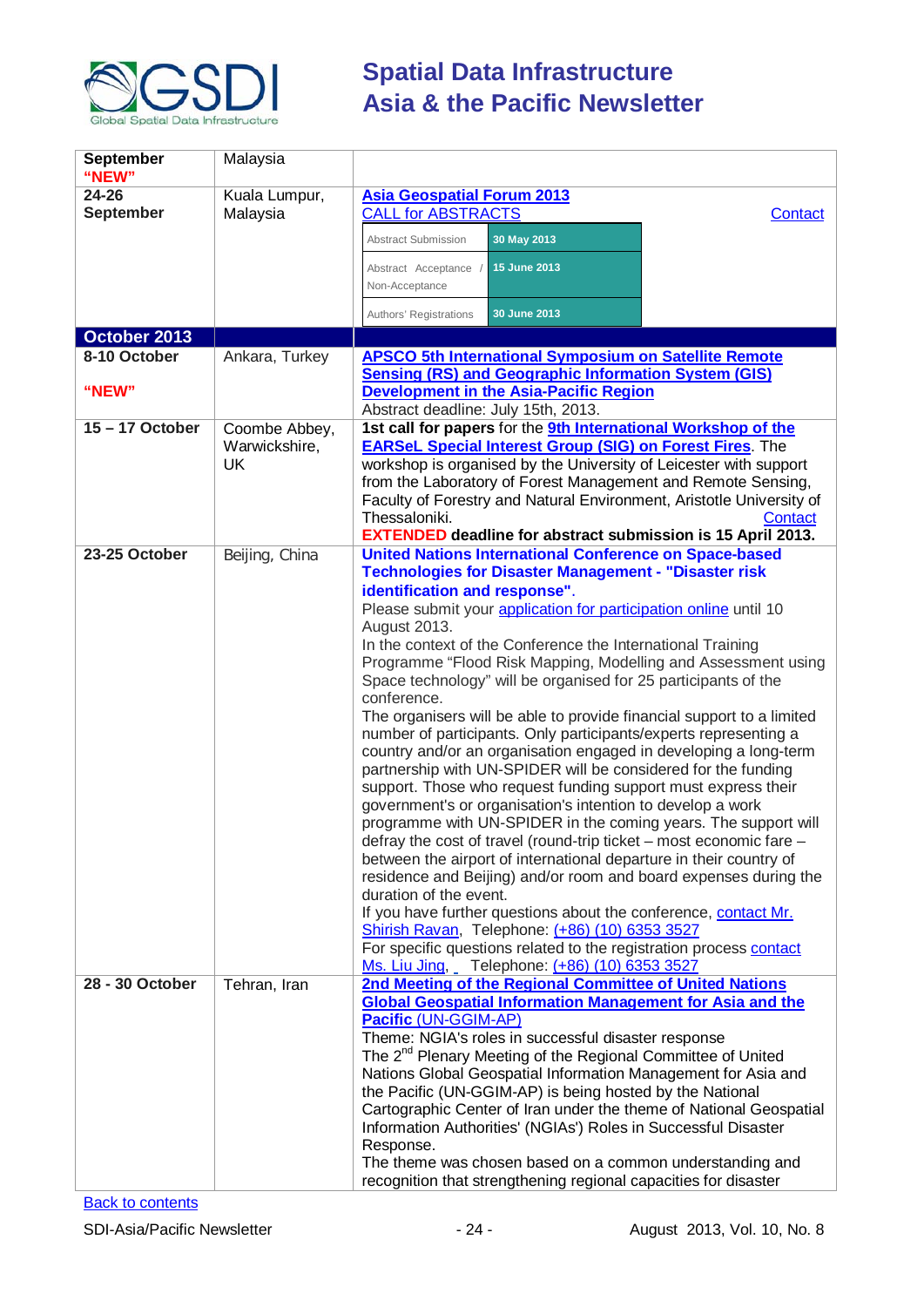

|                         |                                       | response is critical as Asia and the Pacific region is the most<br>disaster-prone region in the world. The intensity and frequency of<br>natural disasters are likely to increase due to environmental<br>degradation, population growth, urbanization and climate change.<br>Considering such circumstances, it is very important for us to meet<br>and discuss disaster response and develop strategies in a<br>coordinated manner.<br>In addition, global trends in the spatial web services will be<br>discussed under the sub theme of The Latest of Spatial Web<br>Services Provided by NGIAs. As the number of Spatial Web<br>Services by NGIAs is increasing in the region, the sharing of<br>experiences and lessons learnt in this area is expected to be<br>beneficial to all participants |
|-------------------------|---------------------------------------|-------------------------------------------------------------------------------------------------------------------------------------------------------------------------------------------------------------------------------------------------------------------------------------------------------------------------------------------------------------------------------------------------------------------------------------------------------------------------------------------------------------------------------------------------------------------------------------------------------------------------------------------------------------------------------------------------------------------------------------------------------------------------------------------------------|
| <b>November</b><br>2013 |                                       |                                                                                                                                                                                                                                                                                                                                                                                                                                                                                                                                                                                                                                                                                                                                                                                                       |
| 4-8 November            | Addis Ababa,<br>Ethiopia              | <b>GSDI 14 and AfricaGIS 2013:</b><br>The GSDI Association, EIS-Africa, the International Geospatial<br>Society, and the United Nations Economic Commission for Africa<br>(UNECA) are pleased to announce a close partnership in offering<br>the joint GSDI 14 World Conference and AfricaGIS 2013<br>Conference.<br>The theme of the conference is Spatially Enabling Africa in<br>Support of Economic Development and Poverty Reduction.<br><b>IMPORTANT DATES</b><br>Deadline for Submission of Abstracts: 15 May 2013<br>Deadline for Submission of Full Papers for Refereed Outlets: 15<br>May 2013<br>Deadline for Submission of Full Papers for Non-refereed Outlet: 1<br>Sept 2013<br>Deadline for Full Conference Registration Payment for All<br>Presenters: 15 Sept 2013                   |
| 13-16 November          | Skopje, FYRoM                         | International Conference on Spatial Data Infrastructures and<br><b>Spatial Information Management 2013</b><br>e-mail                                                                                                                                                                                                                                                                                                                                                                                                                                                                                                                                                                                                                                                                                  |
| <b>December</b><br>2013 |                                       |                                                                                                                                                                                                                                                                                                                                                                                                                                                                                                                                                                                                                                                                                                                                                                                                       |
| 2-5 December<br>"NEW"   | Bellvue,<br>Washington,<br><b>USA</b> | <b>Institute of Navigation (ION) Precise Time and Time Interval</b><br><b>Meeting</b>                                                                                                                                                                                                                                                                                                                                                                                                                                                                                                                                                                                                                                                                                                                 |
| 3-6 December<br>"NEW"   | Hanoi, Vietnam                        | <b>Asia-Pacific Regional Space Agency Forum (APRSAF-20)</b><br>Theme: Values from Space - 20 Years of Asia-Pacific Experiences<br>APRSAF-20 is being jointly organized by the Vietnam Academy of<br>Science and Technology (VAST), the Ministry of Education,<br>Culture, Sports, Science and Technology of JAPAN (MEXT), and<br>the Japan Aerospace Exploration Agency (JAXA).                                                                                                                                                                                                                                                                                                                                                                                                                       |
| 16-19 December<br>2014  | Ahmedabad,<br>India                   | AGSE 2013 - "Geospatial Momentum for Society and Environment"<br>Organizers: - Dr. Anjana Vyas (CEPT University, India)<br>Dr. Josef Behr (Stuttgart University, Germany)<br><b>Important Dates</b><br>Last date of Abstract Submission: 20 <sup>th</sup> June 2013<br>Last date of Full Paper Submission: 07 <sup>th</sup> September 2013<br>End of Early Bird Conference Registration: 31 <sup>st</sup> September 2013<br><b>Contact</b>                                                                                                                                                                                                                                                                                                                                                            |
|                         | Malaysia                              | Malaysia will be hosting the (International Federation of Surveyors)<br>FIG Congress in 2014. The decision was taken at the recently<br>concluded FIG Congress 2010 in Sydney, Australia.                                                                                                                                                                                                                                                                                                                                                                                                                                                                                                                                                                                                             |